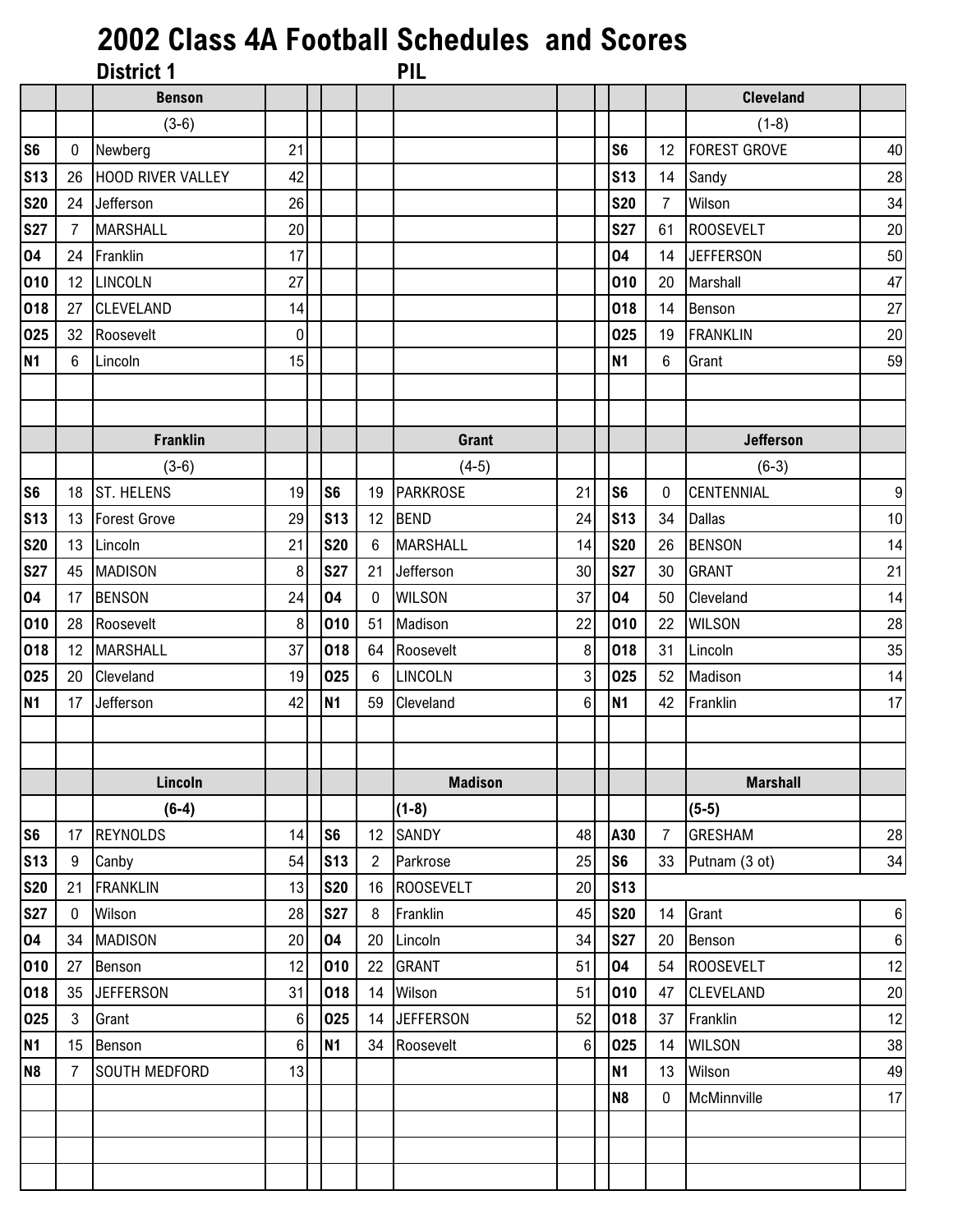|                          |              | <b>Roosevelt</b>            |          |                              |          |                     |                |                       |                 | <b>Wilson</b>                          |                  |
|--------------------------|--------------|-----------------------------|----------|------------------------------|----------|---------------------|----------------|-----------------------|-----------------|----------------------------------------|------------------|
|                          |              | $(1-8)$                     |          |                              |          |                     |                |                       |                 | $(9-1)$                                |                  |
| S <sub>6</sub>           | 0            | <b>WOODBURN</b>             | 29       |                              |          |                     |                | S <sub>6</sub>        | 31              | McMINNVILLE                            | 20               |
| <b>S13</b>               | 0            | Milwaukie                   | 28       |                              |          |                     |                | <b>S13</b>            | 13              | David Douglas                          | 12               |
| <b>S20</b>               | 20           | Madison                     | 16       |                              |          |                     |                | <b>S20</b>            | 34              | <b>CLEVELAND</b>                       | $\overline{7}$   |
| <b>S27</b>               | 20           | Cleveland                   | 61       |                              |          |                     |                | <b>S27</b>            | 28              | LINCOLN                                | $\boldsymbol{0}$ |
| 04                       | 12           | Marshall                    | 54       |                              |          |                     |                | 04                    | 37              | Grant                                  | $\boldsymbol{0}$ |
| 010                      | 8            | <b>FRANKLIN</b>             | 28       |                              |          |                     |                | 010                   | 28              | Jefferson                              | 22               |
| 018                      | 8            | <b>GRANT</b>                | 64       |                              |          |                     |                | 018                   | 51              | <b>MADISON</b>                         | 14               |
| 025                      | $\mathbf{0}$ | <b>BENSON</b>               | 32       |                              |          |                     |                | 025                   | 38              | Marshall                               | 14               |
| <b>N1</b>                | 6            | Madison                     | 34       |                              |          |                     |                | <b>N1</b>             | 49              | Marshall                               | 13               |
|                          |              |                             |          |                              |          |                     |                | N <sub>8</sub>        | 21              | Pendeton (ot)                          | 27               |
|                          |              |                             |          |                              |          |                     |                |                       |                 |                                        |                  |
|                          |              | <b>District 2</b>           |          |                              |          | Metro               |                |                       |                 |                                        |                  |
|                          |              | <b>Aloha</b>                |          |                              |          | Beaverton           |                |                       |                 | <b>Century</b>                         |                  |
|                          |              | $(1=8)$                     |          |                              |          | $(10-2)$            |                |                       |                 | $(3-6)$                                |                  |
| A30                      | 17           | MILWAUKIE                   | 13       | A30                          | 28       | Sheldon (ot)        | 31             | S <sub>6</sub>        | 24              | Glencoe                                | 26               |
| S <sub>6</sub>           | 0            | <b>WESTVIEW</b>             | 20       | S <sub>6</sub>               | 39       | Southridge          | $\overline{7}$ | <b>S13</b>            | 38              | Aloha                                  | 30               |
| <b>S13</b>               | 30           | Century                     | 38       | <b>S13</b>                   | 42       | <b>HILLSBORO</b>    | 21             | <b>S20</b>            | 8               | Westview                               | 40               |
| <b>S20</b>               | 7            | <b>BEAVERTON</b>            | 35       | <b>S20</b>                   | 35       | Aloha               | 7              | <b>S26</b>            | 53              | South Eugene                           | 41               |
| <b>S27</b>               | $\mathbf 0$  | Sunset                      | 25       | <b>S27</b>                   | 41       | <b>JESUIT</b>       | 19             | 04                    | $6\phantom{.}6$ | Beaverton                              | $30\,$           |
| 04                       | 20           | <b>SOUTHRIDGE</b>           | 50       | 04                           | 30       | Century             | 6              | 011                   | 46              | Sunset                                 | 49               |
| 011                      | 18           | Hillsboro                   | 47       | 011                          | 28       | <b>GLENCOE</b>      | 14             | 018                   | 22              | Southridge                             | 17               |
| 018                      | 21           | Jesuit                      | 35       | 018                          | 20       | Sunset              | $\overline{7}$ | 025                   | 22              | Hillsboro                              | 42               |
| 025                      |              |                             |          | 025                          | 35       | <b>WESTVIEW</b>     | $\overline{7}$ | N <sub>1</sub>        | 14              | Jesuit                                 | 42               |
| <b>N1</b>                | 13           | <b>GLENCOE</b>              | 42       | <b>N1</b>                    |          |                     |                | <b>N8</b>             |                 |                                        |                  |
|                          |              |                             |          | N <sub>8</sub>               |          | 34 Grants Pass      | $\overline{0}$ | <b>N15</b>            |                 |                                        |                  |
|                          |              |                             |          | <b>N15</b>                   | 27       | <b>TIGARD</b>       | 21             | <b>N22</b>            |                 |                                        |                  |
|                          |              |                             |          | <b>N22</b>                   | 21       | Sheldon             | 31             | <b>N29</b>            |                 |                                        |                  |
|                          |              |                             |          | <b>N29</b>                   |          |                     |                | D <sub>6</sub>        |                 |                                        |                  |
|                          |              |                             |          |                              |          |                     |                |                       |                 |                                        |                  |
|                          |              | Glencoe                     |          |                              |          | <b>Hillsboro</b>    |                |                       |                 | <b>Jesuit</b>                          |                  |
|                          |              | $(7-3)$                     |          |                              |          | $(6-3)$             |                |                       |                 | $(9-2)$                                |                  |
| S <sub>6</sub>           | 26           | <b>CENTURY</b><br>SILVERTON | 24<br>25 | S <sub>6</sub><br><b>S13</b> | 25       | <b>Barlow</b>       | 20<br>42       | A30<br>S <sub>6</sub> | 61<br>50        | CENt. CATHOLIC (2 ot)<br><b>SUNSET</b> | 59<br>14         |
| <b>S13</b><br><b>S20</b> | 28<br>35     | <b>SUNSET</b>               | 29       | <b>S20</b>                   | 21<br>13 | Beaverton<br>Jesuit | 42             | <b>S13</b>            | 41              | Westview                               | 22               |
| <b>S27</b>               | 42           | Westview                    | 20       | <b>S27</b>                   | 35       | SOUTHRIDGE          | 10             | <b>S20</b>            | 42              | <b>HILLSBORO</b>                       | $13$             |
| 04                       | 30           | <b>HILLSBORO</b>            | 28       | 04                           | 28       | Glencoe             | 30             | <b>S27</b>            | 19              | Beaverton                              | 41               |
| 011                      | 14           | Beaverton                   | 28       | 011                          | 47       | <b>ALOHA</b>        | 18             | 04                    |                 |                                        |                  |
| 018                      | 49           | <b>JESUIT</b>               | 62       | 018                          | 32       | Westview            | 25             | 011                   | 29              | Southridge                             | 13               |
| 025                      | 29           | Southridge                  | 13       | 025                          | 42       | <b>CENTURY</b>      | 22             | 018                   | 62              | Westview                               | $25\,$           |
| <b>N1</b>                | 42           | Aloha                       | 13       | N <sub>1</sub>               | 46       | <b>SUNSET</b>       | 26             | 025                   | 35              | <b>ALOHA</b>                           | 21               |
| N <sub>8</sub>           | 19           | <b>CANBY</b>                | 35       |                              |          |                     |                | <b>N1</b>             | 42              | <b>CENTURY</b>                         | 14               |
|                          |              |                             |          |                              |          |                     |                | <b>N8</b>             | 34              | McKay                                  | 14               |
|                          |              |                             |          |                              |          |                     |                | <b>N15</b>            | 35              | CENTRAL CATHOLIC                       | 42               |
|                          |              |                             |          |                              |          |                     |                |                       |                 |                                        |                  |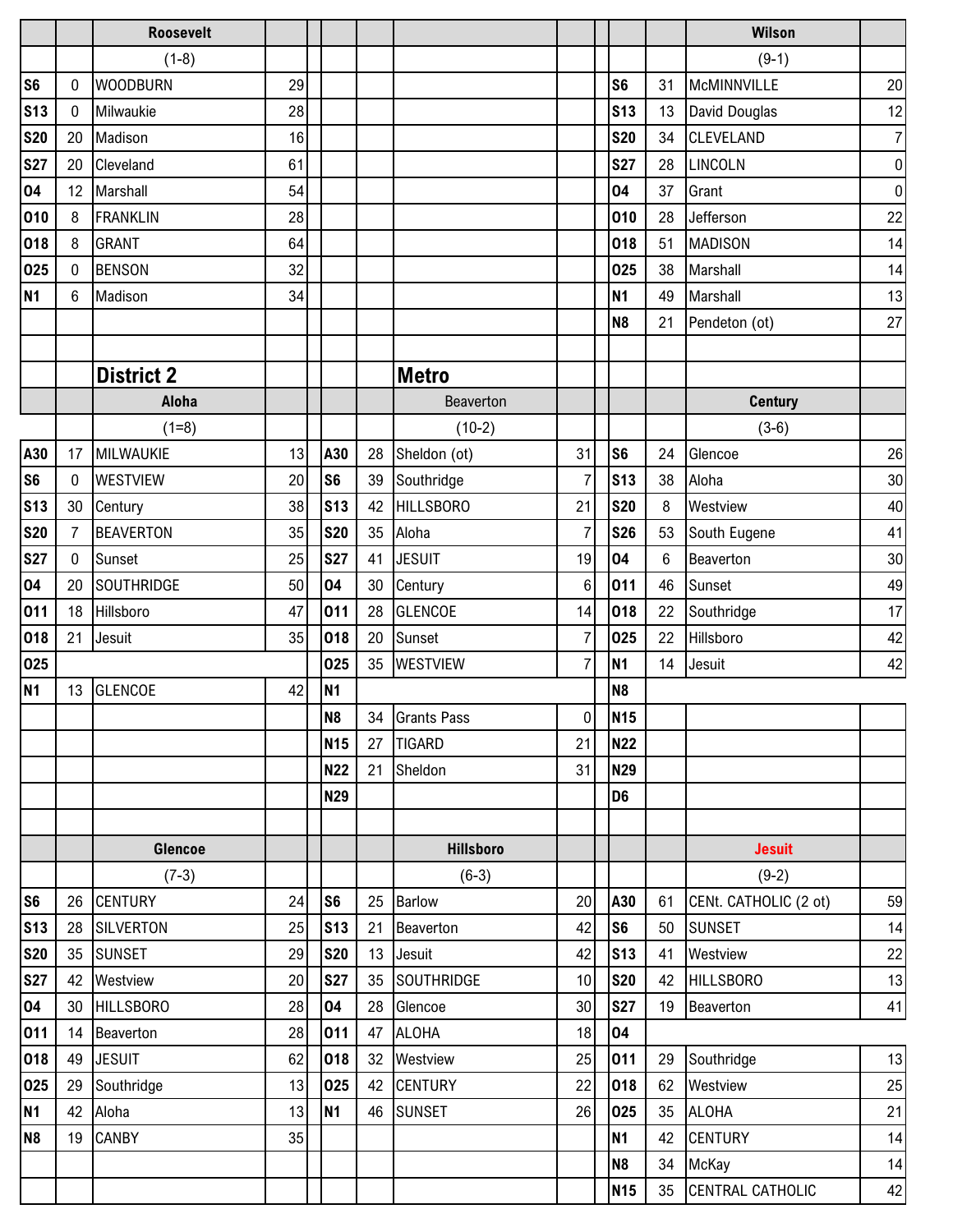|                |                  | Southridge              |                |                |                | <b>Sunset</b>           |                |                |                | <b>Westview</b>         |                |
|----------------|------------------|-------------------------|----------------|----------------|----------------|-------------------------|----------------|----------------|----------------|-------------------------|----------------|
|                |                  | $(3-6)$                 |                |                |                | $(3-6)$                 |                |                |                | $(4-5)$                 |                |
| A30            | 51               | Lebanon                 | 29             | A30            | 8              | Churchill               | 28             | A30            | 46             | LAKERIDGE               | 12             |
| S <sub>6</sub> | 7                | <b>BEAVERTON</b>        | 39             | S <sub>6</sub> | 14             | Jesuit                  | 50             | S <sub>6</sub> | 20             | Aloha                   | 0              |
| <b>S13</b>     | 42               | Sunset                  | 56             | <b>S13</b>     | 56             | <b>SOUTHRIDGE</b>       | 42             | <b>S13</b>     | 22             | <b>JESUIT</b>           | 41             |
| <b>S20</b>     |                  |                         |                | <b>S20</b>     | 29             | Glencoe                 | 35             | <b>S20</b>     | 40             | Century                 | 8              |
| <b>S27</b>     | 10 <sup>°</sup>  | Hillsboro               | 35             | <b>S27</b>     | 25             | <b>ALOHA</b>            | 0              | <b>S27</b>     | 20             | <b>GLENCOE</b>          | 42             |
| 04             | 50               | Aloha                   | 20             | 04             | 26             | Westview                | 39             | 04             | 39             | <b>SUNSET</b>           | 26             |
| 011            | 13               | <b>JESUIT</b>           | 29             | 011            | 49             | <b>CENTURY</b>          | 46             | 011            |                |                         |                |
| 018            | 17               | Century                 | 22             | 018            |                |                         |                | 018            | 25             | <b>HILLSBORO</b>        | 32             |
| 025            | 13               | <b>GLENCOE</b>          | 29             | 025            | $\overline{7}$ | <b>BEAVERTON</b>        | 20             | 025            | $\overline{7}$ | Beaverton               | 35             |
| <b>N1</b>      | 39               | <b>WESTVIEW</b>         | 21             | <b>N1</b>      | 26             | Hillsboro               | 46             | <b>N1</b>      | 21             | Southridge              | 39             |
|                |                  |                         |                |                |                |                         |                |                |                |                         |                |
|                |                  |                         |                |                |                |                         |                |                |                |                         |                |
|                |                  | <b>District 3</b>       |                |                |                | Mt. Hood                |                |                |                |                         |                |
|                |                  | <b>Barlow</b>           |                |                |                | <b>Centennial</b>       |                |                |                | <b>Central Catholic</b> |                |
|                |                  | $(4-5)$                 |                |                |                | $(6-4)$                 |                |                |                | $(10-2)$                |                |
| S <sub>6</sub> | 20               | <b>HILLSBORO</b>        | 25             | S <sub>6</sub> | 9              | Jefferson               | 0              | A30            | 59             | Jesuit (2 ot)           | 61             |
| <b>S13</b>     | 12               | <b>West Linn</b>        | 13             | <b>S13</b>     | 34             | <b>TUALATIN</b>         | 47             | S <sub>6</sub> |                |                         |                |
| <b>S20</b>     | 26               | <b>DAVID DOUGLAS</b>    | 0              | <b>S20</b>     | 13             | <b>SANDY</b>            | 35             | <b>S13</b>     | 25             | <b>BELLARMINE-WA</b>    | $6 \mid$       |
| <b>S27</b>     | 49               | Sandy                   | 21             | <b>S27</b>     | $\overline{7}$ | <b>Central Catholic</b> | 50             | <b>S20</b>     | 39             | Gresham                 | $\overline{0}$ |
| 04             | 12               | <b>REYNOLDS</b>         | 28             | 04             | $6\phantom{.}$ | <b>DAVID DOUGLAS</b>    | 47             | <b>S27</b>     | 50             | CENTENNIAL              | $\overline{7}$ |
| 010            | 12 <sup>°</sup>  | <b>Central Catholic</b> | 54             | 010            | 14             | Reynolds                | 8              | 04             | 61             | Parkrose                | 0              |
| 018            | 28               | PARKROSE                | 20             | 018            | 20             | Gresham                 | 14             | 010            | 54             | <b>BARLOW</b>           | 12             |
| 025            | 33               | Centennial              | 40             | 025            | 40             | <b>BARLOW</b>           | 33             | 018            | 60             | Sandy                   | 20             |
| <b>N1</b>      | 27               | <b>BARLOW</b>           | 20             | <b>N1</b>      | 20             | <b>PARKROSE</b>         | 6 <sup>1</sup> | 025            | 46             | Reynolds                | 34             |
|                |                  |                         |                | N <sub>8</sub> | 20             | <b>HERMISTON</b>        | 49             | <b>N1</b>      |                | 35 DAVID DOUGLAS        | 7              |
|                |                  |                         |                |                |                |                         |                | <b>N8</b>      | 31             | Roseburg                | 29             |
|                |                  |                         |                |                |                |                         |                | <b>N15</b>     | 42             | Jesuit                  | 36             |
|                |                  |                         |                |                |                |                         |                | <b>N22</b>     | 36             | <b>LAKE OSWEGO</b>      | 39             |
|                |                  |                         |                |                |                |                         |                |                |                |                         |                |
|                |                  |                         |                |                |                |                         |                |                |                |                         |                |
|                |                  | <b>David Douglas</b>    |                |                |                |                         |                |                |                | Gresham                 |                |
|                |                  | $(5-5)$                 |                |                |                |                         |                |                |                | $(3-6)$                 |                |
| S <sub>6</sub> |                  | 23 URSULIINE-OH         | 41             |                |                |                         |                | A30            | 28             | Marshall                | $7\vert$       |
| <b>S13</b>     | 12 <sup>12</sup> | <b>WILSON</b>           | 13             |                |                |                         |                | S <sub>6</sub> |                |                         |                |
| <b>S20</b>     | $\mathbf 0$      | <b>Barlow</b>           | 26             |                |                |                         |                | <b>S13</b>     | 34             | <b>ASHLAND</b>          | 35             |
| <b>S27</b>     |                  | 32 PARKROSE             | 0              |                |                |                         |                | <b>S20</b>     | $\mathbf 0$    | CENTRAL CATHOLIC        | 39             |
| 04             | 47               | Centennial              | 6              |                |                |                         |                | <b>S27</b>     | 14             | Reynolds                | 28             |
| 010            | 20               | <b>GRESHAM</b>          | $\overline{7}$ |                |                |                         |                | 04             | 27             | SANDY                   | 21             |
| 018            |                  | 32 REYNOLDS             | 21             |                |                |                         |                | 010            | $\overline{7}$ | David Douglas           | 20             |
| 025            | 39               | Sandy                   | 0              |                |                |                         |                | 018            | 14             | <b>CENTENNIAL</b>       | 20             |
| <b>N1</b>      | $\overline{7}$   | <b>Central Catholic</b> | 35             |                |                |                         |                | 025            | 32             | Parkrose                | 12             |
| N <sub>8</sub> | $\overline{7}$   | <b>Tigard</b>           | 50             |                |                |                         |                | <b>N1</b>      | 20             | <b>Barlow</b>           | 27             |
|                |                  |                         |                |                |                |                         |                |                |                |                         |                |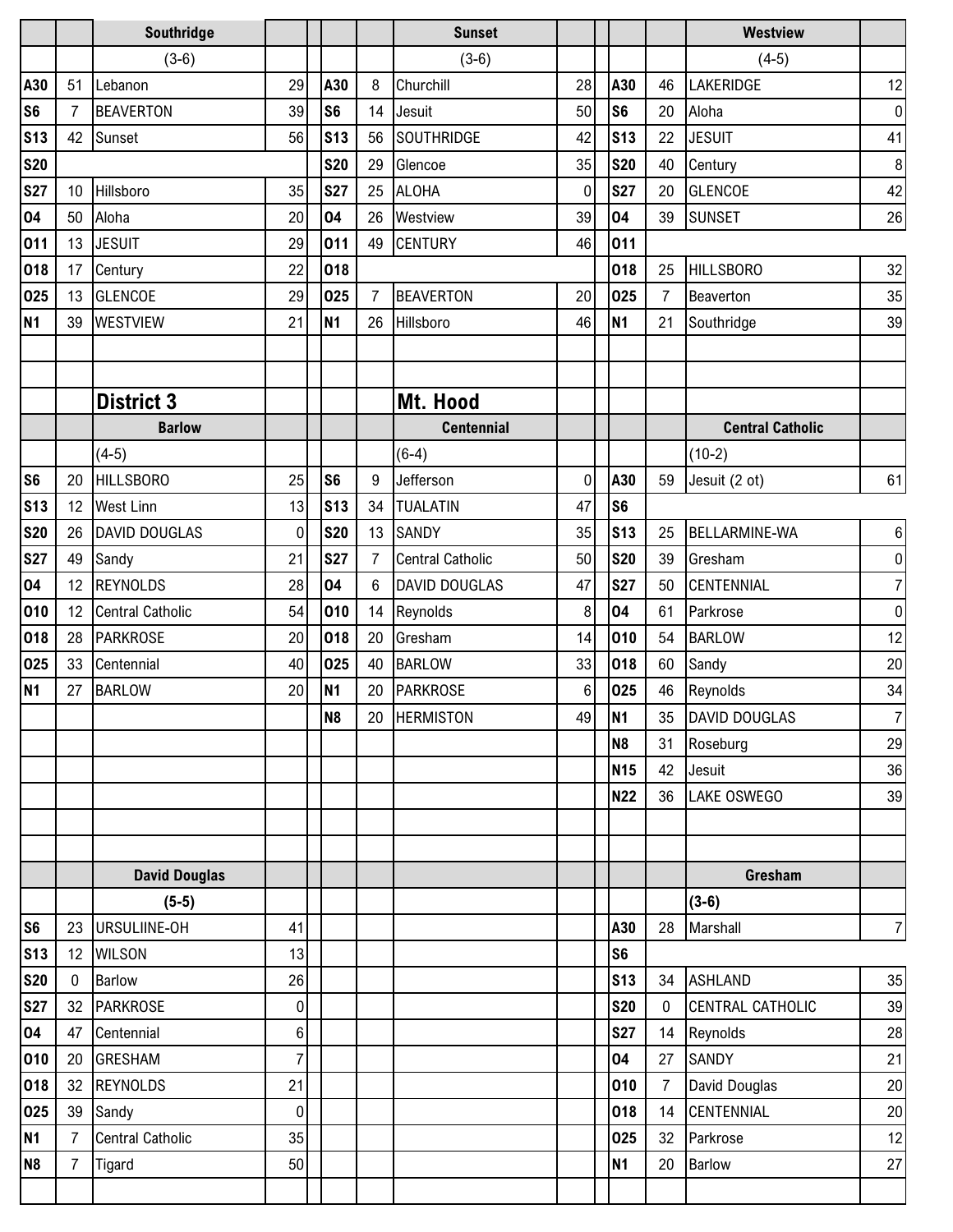|                 |              | <b>Parkrose</b>         |                |                 |    | <b>Reynolds</b>         |                |                |            |                | <b>Sandy</b>            |                |
|-----------------|--------------|-------------------------|----------------|-----------------|----|-------------------------|----------------|----------------|------------|----------------|-------------------------|----------------|
|                 |              | $(2-7)$                 |                |                 |    | $(4-5)$                 |                |                |            |                | $(4-6)$                 |                |
| S <sub>6</sub>  | 21           | Grant                   | 19             | S <sub>6</sub>  | 14 | Lincoln                 | 17             | S <sub>6</sub> |            | 48             | Madison                 | 12             |
| S <sub>13</sub> | 25           | <b>MADISON</b>          | $\overline{c}$ | <b>S13</b>      | 21 | <b>TIGARD</b>           | 49             |                | <b>S13</b> | 28             | CLEVELAND               | 14             |
| <b>S20</b>      | 14           | <b>REYNOLDS</b>         | 33             | <b>S20</b>      | 33 | Parkrose                | 14             |                | <b>S20</b> | 35             | Centennial              | 13             |
| <b>S27</b>      | $\mathbf{0}$ | David Douglas           | 32             | <b>S27</b>      | 28 | <b>GRESHAM</b>          | 14             | <b>S27</b>     |            | 21             | <b>BARLOW</b>           | 49             |
| 04              | $\mathbf{0}$ | <b>CENTRAL CATHOLIC</b> | 61             | 04              | 28 | <b>Barlow</b>           | 12             | 04             |            | 21             | Gresham                 | 27             |
| 010             | 13           | Sandy                   | 15             | 010             | 8  | <b>CENTENNIAL</b>       | 14             |                | 010        | 15             | <b>PARKROSE</b>         | 13             |
| 018             | 20           | Barlow                  | 28             | 018             | 21 | David Douglas           | 32             |                | 018        | 20             | <b>Central Catholic</b> | 60             |
| 025             | 12           | <b>GRESHAM</b>          | 32             | 025             | 34 | CENTRAL CATHOLIC        | 46             |                | 025        | 0              | <b>DAVID DOUGLAS</b>    | 39             |
| <b>N1</b>       | 6            | Centennial              | 20             | <b>N1</b>       | 51 | <b>SANDY</b>            | 14             | <b>N1</b>      |            | 14             | Reynolds                | 51             |
|                 |              |                         |                |                 |    |                         |                |                |            |                |                         |                |
|                 |              |                         |                |                 |    |                         |                |                |            |                |                         |                |
|                 |              | <b>District 4</b>       |                |                 |    | <b>Three Rivers</b>     |                |                |            |                |                         |                |
|                 |              | <b>Clackamas</b>        |                |                 |    | Lake Oswego             |                |                |            |                | Lakeridge               |                |
|                 |              | $(10-3)$                |                |                 |    | $(11-3)$                |                |                |            |                | $(6-4)$                 |                |
| S <sub>6</sub>  | 56           | <b>DALLAS</b>           | 14             | S <sub>6</sub>  | 48 | PENDLETON               | 21             |                | A30        | 12             | Westview                | 46             |
| S <sub>13</sub> | 28           | McMinnville             | 19             | S <sub>13</sub> | 12 | North Medford           | 13             | S <sub>6</sub> |            | 39             | Tigard                  | 54             |
| <b>S20</b>      | 29           | <b>OREGON CITY</b>      | 34             | <b>S20</b>      | 40 | Milwaukie               | 6              |                | <b>S13</b> |                |                         |                |
| <b>S27</b>      | 41           | St. Helens              | 19             | <b>S27</b>      | 55 | <b>OREGON CITY</b>      | 13             |                | <b>S20</b> | 30             | <b>PUTNAM</b>           | 27             |
| 04              | 27           | Lakeridge               | 30             | 04              | 28 | Putnam                  | $\overline{7}$ |                | <b>S27</b> | 35             | <b>West Linn</b>        | 8              |
| 011             | 38           | MILWAUKIE               | 6              | 010             | 42 | <b>WEST LINN</b>        | 13             | 04             |            | 30             | <b>CLACKAMAS</b>        | 27             |
| 018             | 38           | Putnam                  | 28             | 018             | 44 | St. Helens              | 0              |                | 010        | 33             | Oregon City             | 14             |
| 025             | 23           | <b>LAKE OSWEGO</b>      | 20             | 025             | 20 | Clackamas               | 23             |                | 018        | 55             | MILWAUKIE               | 30             |
| <b>N1</b>       | 35           | <b>West Linn</b>        | 22             | <b>N1</b>       | 20 | Lakeridge               | 14             |                | 025        | 28             | <b>ST. HELENS</b>       | 13             |
| N <sub>8</sub>  | 38           | South Salem             | 20             | N <sub>8</sub>  | 51 | Silverton               | 7              | <b>N1</b>      |            | 14             | <b>LAKE OSWEGO</b>      | 20             |
| <b>N15</b>      |              | 20 McMINNVILLE          | 13             | <b>N15</b>      | 21 | PENDLETON               | $2\vert$       | N <sub>8</sub> |            |                | 50 HOOD RIVER VALLEY    | 84             |
| <b>N22</b>      | 21           | Hermiston               | 13             | <b>N22</b>      | 39 | <b>Central Catholic</b> | 36             |                |            |                |                         |                |
| <b>N29</b>      |              | 14 Sheldon              | 49             | <b>N29</b>      | 35 | Canby                   | 28             |                |            |                |                         |                |
| D <sub>6</sub>  |              |                         |                | D <sub>6</sub>  | 24 | SHELDON                 | 31             |                |            |                |                         |                |
|                 |              |                         |                |                 |    |                         |                |                |            |                |                         |                |
|                 |              |                         |                |                 |    |                         |                |                |            |                |                         |                |
|                 |              | <b>Milwaukie</b>        |                |                 |    |                         |                |                |            |                | <b>Oregon City</b>      |                |
|                 |              | $(2-7)$                 |                |                 |    |                         |                |                |            |                | $(6-4)$                 |                |
| A30             |              | 13 Aloha                | 17             |                 |    |                         |                | S <sub>6</sub> |            | 21             | Tualatin                | 14             |
| S <sub>6</sub>  |              | 28 ROOSEVELT            | 0              |                 |    |                         |                |                | <b>S13</b> | 12             | <b>ROSEBURG</b>         | 15             |
| <b>S13</b>      | 6            | <b>LAKE OSWEGO</b>      | 40             |                 |    |                         |                |                | <b>S20</b> | 34             | Clackamas               | 29             |
| <b>S20</b>      | $\mathbf 0$  | Putnam                  | 39             |                 |    |                         |                |                | <b>S27</b> | 13             | Lake Oswego             | 55             |
| <b>S27</b>      |              | 12 WEST LINN            | 40             |                 |    |                         |                | 04             |            | 21             | ST. HELENS              | $\overline{7}$ |
| 04              |              |                         |                |                 |    |                         |                |                | 010        | 14             | LAKERIDGE               | 33             |
| 011             | 6            | Clackamas               | 38             |                 |    |                         |                |                | 018        | 20             | <b>West Linn</b>        | 14             |
| 018             |              | 30 Lakeridge            | 55             |                 |    |                         |                |                | 025        | 42             | Milwaukie               | 14             |
| 025             |              | 14 OREGON CITY          | 42             |                 |    |                         |                | <b>N1</b>      |            | 48             | Putnam                  | 28             |
| <b>N1</b>       |              | 28 St. Helens           | 20             |                 |    |                         |                | <b>N8</b>      |            | $\overline{7}$ | SHELDON                 | 28             |
|                 |              |                         |                |                 |    |                         |                |                |            |                |                         |                |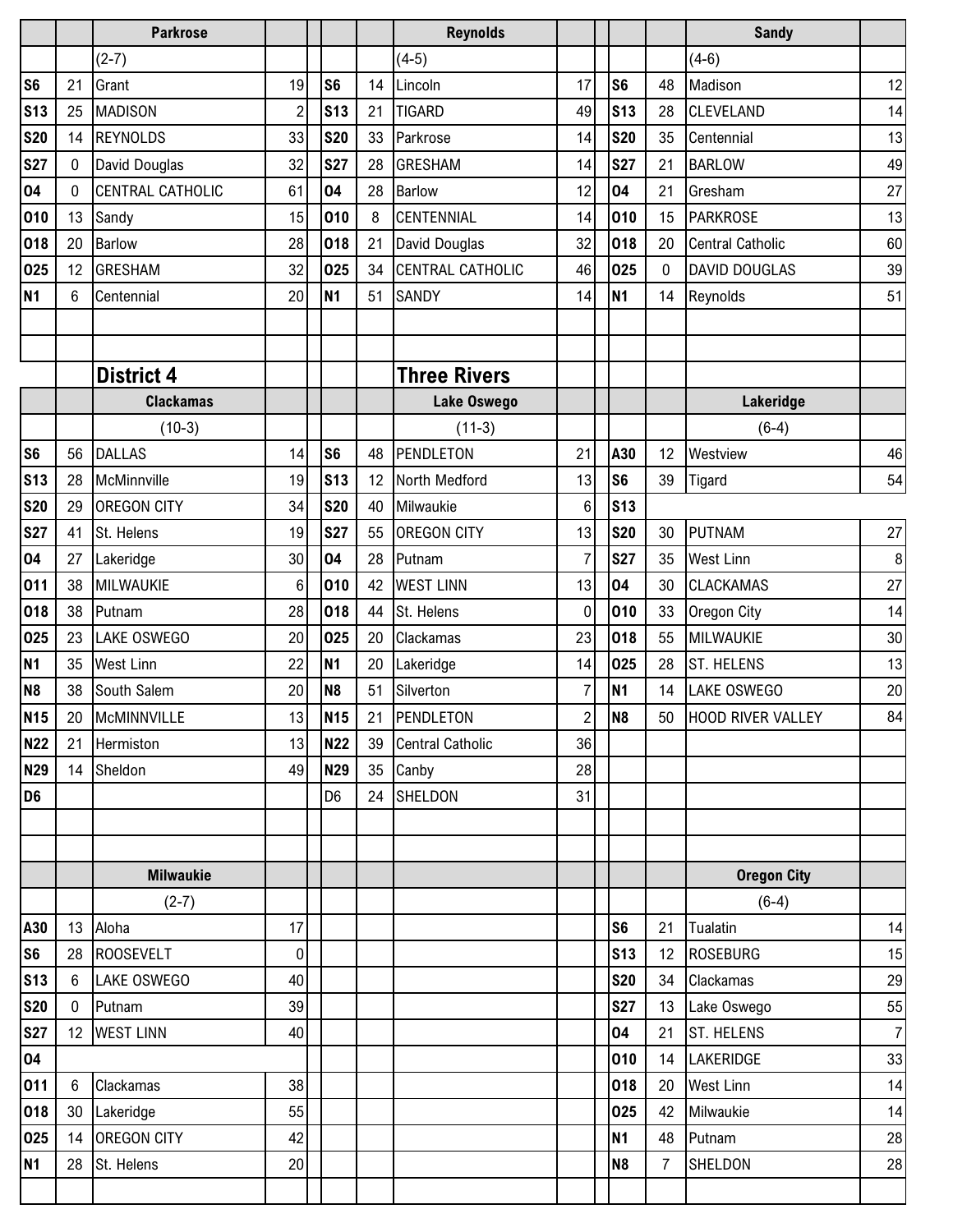|                 |                | Putnam              |                |                |                | <b>St. Helens</b>            |                |                |                | <b>West Linn</b>    |                  |
|-----------------|----------------|---------------------|----------------|----------------|----------------|------------------------------|----------------|----------------|----------------|---------------------|------------------|
|                 |                | $(4-5)$             |                |                |                | $(1-8)$                      |                |                |                | $(3-6)$             |                  |
| S <sub>6</sub>  | 34             | MARSHALL (3 ot)     | 33             | S <sub>6</sub> | 19             | Franklin                     | 18             | S <sub>6</sub> | $\mathbf{0}$   | Silverton           | 26               |
| <b>S13</b>      | 20             | Hermiston           | 34             | <b>S13</b>     | 10             | <b>NEWBERG</b>               | 41             | <b>S13</b>     | 13             | <b>BARLOW</b>       | 12               |
| <b>S20</b>      | 27             | Lakeridge           | 30             | <b>S20</b>     | 6              | <b>West Linn</b>             | 35             | <b>S20</b>     | 35             | <b>ST. HELENS</b>   | $\boldsymbol{6}$ |
| <b>S27</b>      | 39             | MILWAUKIE           | 0              | <b>S27</b>     | 19             | <b>CLACKAMAS</b>             | 41             | <b>S27</b>     | 8              | LAKERIDGE           | 35               |
| 04              | 7              | <b>LAKE OSWEGO</b>  | 28             | 04             | $\overline{7}$ | Oregon City                  | 21             | 04             | 40             | Milwaukie           | 12               |
| 010             | 48             | St. Helens          | $\overline{7}$ | 010            | $\overline{7}$ | <b>PUTNAM</b>                | 48             | 010            | 13             | Lake Oswego         | 42               |
| 018             | 28             | <b>CLACKAMAS</b>    | 38             | 018            | $\overline{0}$ | LAKE OSWEGO                  | 44             | 018            | 14             | <b>OREGON CITY</b>  | 20               |
| 025             | 28             | <b>WEST LINN</b>    | 6              | 025            | 13             | Lakeridge                    | 28             | 025            | 6              | Putnam              | 28               |
| <b>N1</b>       | 28             | <b>OREGON CITY</b>  | 48             | <b>N1</b>      | 20             | MILWAUKIE                    | 28             | <b>N1</b>      | 22             | <b>CLACKAMAS</b>    | 35               |
|                 |                |                     |                |                |                |                              |                |                |                |                     |                  |
|                 |                |                     |                |                |                | <b>District 5 Midwestern</b> |                |                |                |                     |                  |
|                 |                | <b>Churchill</b>    |                |                |                | Lebanon                      |                |                |                | <b>Marshfield</b>   |                  |
|                 |                | $(7-3)$             |                |                |                | $(3-6)$                      |                |                |                | $(5-4)$             |                  |
| A30             | 28             | <b>SUNSET</b>       | 7              | A30            | 29             | <b>SOUTHRIDGE</b>            | 51             | S <sub>6</sub> | 33             | <b>SOUTH EUGENE</b> | 6                |
| S <sub>6</sub>  | 19             | Sheldon             | 44             | S <sub>6</sub> | 29             | Thurston                     | 42             | <b>S13</b>     | 40             | NORTH BEND          | $\overline{7}$   |
| S <sub>13</sub> | 31             | <b>THURSTON</b>     | $\overline{7}$ | <b>S13</b>     | 21             | <b>NORTH EUGENE</b>          | 6              | <b>S20</b>     | 24             | <b>CHURCHILL</b>    | 38               |
| <b>S20</b>      | 38             | Marshfield          | 24             | <b>S20</b>     | 19             | Willamette                   | 68             | <b>S27</b>     | 51             | Springfield         | 7 <sup>1</sup>   |
| <b>S27</b>      | $\overline{7}$ | <b>WILLAMETTE</b>   | 10             | <b>S27</b>     | 0              | <b>SHELDON</b>               | 62             | 04             | 45             | <b>NORTH EUGENE</b> | $\overline{7}$   |
| 04              | 49             | Springfield         | 21             | 04             | 53             | South Eugene                 | 33             | 010            | 36             | Lebanon             | 13               |
| 010             | 56             | <b>SOUTH EUGENE</b> | 27             | 010            | 13             | <b>MARSHFIELD</b>            | 36             | 018            | $\overline{7}$ | SHELDON             | 40               |
| 018             | 55             | LEBANON             | 14             | 018            | 14             | Churchill                    | 55             | 025            | 14             | Willamette          | 31               |
| 025             | 60             | North Eugene        | $6\phantom{1}$ | 025            |                |                              |                | <b>N1</b>      | 12             | Thurston            | 17               |
| N <sub>1</sub>  |                |                     |                | <b>N1</b>      | 40             | SPRINGFIELD                  | $\overline{7}$ |                |                |                     |                  |
| N <sub>8</sub>  | 38             | NORTH MEDFORD       | 51             |                |                |                              |                |                |                |                     |                  |
|                 |                |                     |                |                |                |                              |                |                |                |                     |                  |
|                 |                | <b>North Eugene</b> |                |                |                | <b>Sheldon</b>               |                |                |                | <b>South Eugene</b> |                  |
|                 |                | $(0-9)$             |                |                |                | $(14-0)$                     |                |                |                | $(1-8)$             |                  |
| S <sub>6</sub>  | 10             | <b>CROOK COUNTY</b> | 19             | A30            | 31             | BEAVERTON (ot)               | 28             | S <sub>6</sub> | 6              | Marshfield          | 33               |
| <b>S13</b>      | $\,6$          | Lebanon             | 21             | S <sub>6</sub> | 44             | <b>CHURCHILL</b>             | 19             | <b>S13</b>     | 0              | <b>WILLAMETTE</b>   | 38               |
| <b>S20</b>      | $\mathbf{0}$   | Sheldon             | 56             | <b>S13</b>     | 49             | Springfield                  | $\mathbf 0$    | <b>S20</b>     | 15             | SPRINGFIELD (ot)    | 21               |
| <b>S27</b>      | $\bf{0}$       | <b>THURSTON</b>     | 57             | <b>S20</b>     | 56             | <b>NORTH EUGENE</b>          | $\overline{0}$ | <b>S27</b>     | 41             | <b>CENTURY</b>      | 53               |
| 04              | $\overline{7}$ | Marshfield          | 45             | <b>S27</b>     | 62             | Lebanon                      | $\mathbf 0$    | 04             | 33             | <b>LEBANON</b>      | 53               |
| 010             | 0              | <b>WILLAMETTE</b>   | 76             | 04             |                |                              |                | 010            | 27             | Churchill           | 56               |
| 018             | 20             | Springfield         | 27             | 010            | 38             | Thurston                     | $\overline{0}$ | 018            | 21             | <b>THURSTON</b>     | 35               |
| 025             | 6              | <b>CHURCHILL</b>    | 60             | 018            | 40             | Marshfield                   | $\overline{7}$ | 025            | 12             | Sheldon             | 62               |
| <b>N1</b>       | 14             | <b>SOUTH EUGENE</b> | 55             | 025            | 62             | <b>SOUTH EUGENE</b>          | 12             | <b>N1</b>      | 55             | North Eugene        | 14               |
|                 |                |                     |                | <b>N1</b>      | 10             | <b>WILLAMETTE</b>            | 7              |                |                |                     |                  |
|                 |                |                     |                | N <sub>8</sub> | 28             | Oregon City                  | $\overline{7}$ |                |                |                     |                  |
|                 |                |                     |                | <b>N15</b>     | 37             | McNary                       | 20             |                |                |                     |                  |
|                 |                |                     |                | <b>N22</b>     | 31             | <b>BEAVERTON</b>             | 21             |                |                |                     |                  |
|                 |                |                     |                | <b>N29</b>     | 49             | <b>CLACKAMAS</b>             | 14             |                |                |                     |                  |
|                 |                |                     |                | D <sub>6</sub> | 31             | Lake Oswego                  | 24             |                |                |                     |                  |
|                 |                |                     |                |                |                |                              |                |                |                |                     |                  |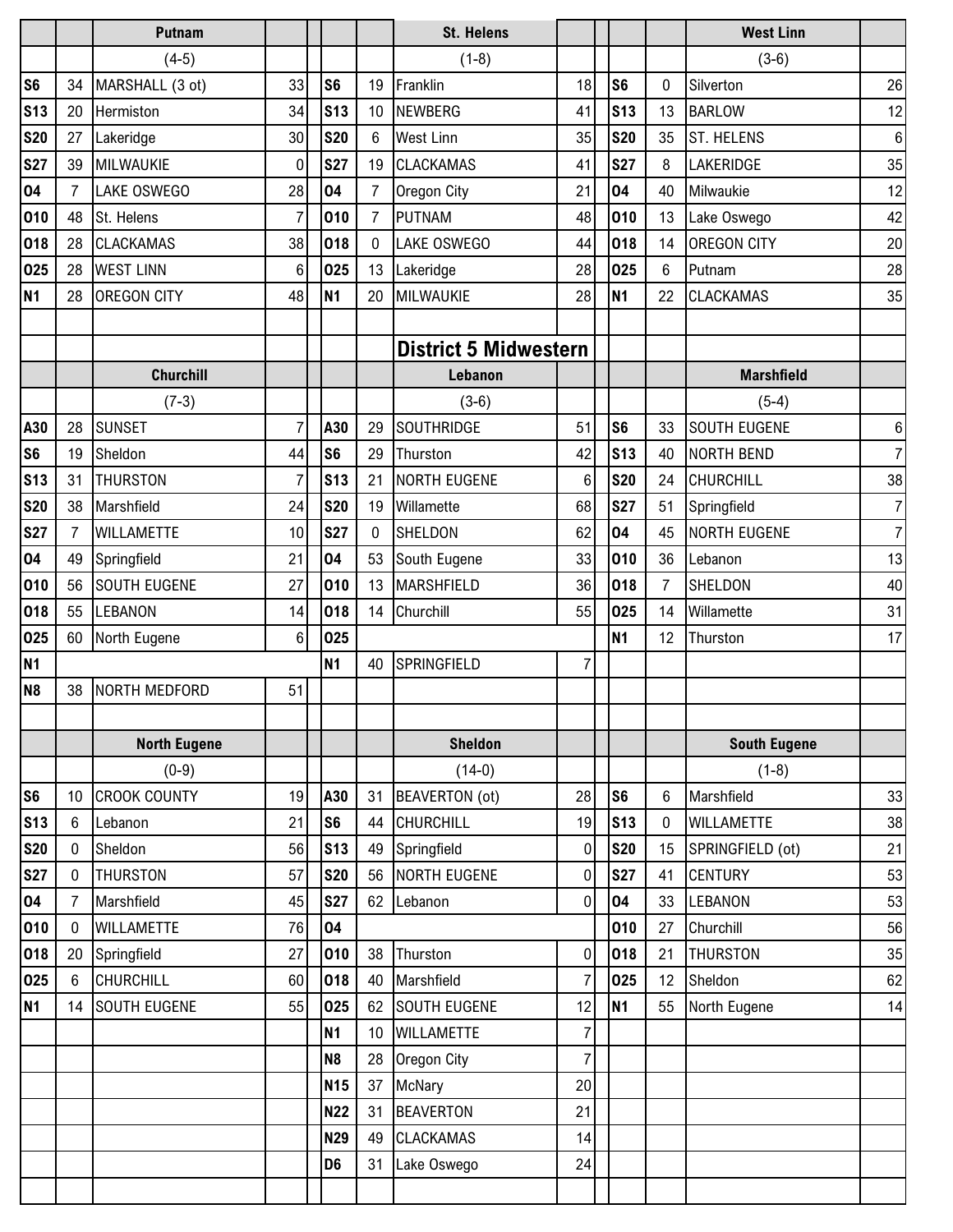|                |              | Springfield          |         |                |                | <b>Thurston</b>                   |                 |                 |                | <b>Willamette</b>    |                |
|----------------|--------------|----------------------|---------|----------------|----------------|-----------------------------------|-----------------|-----------------|----------------|----------------------|----------------|
|                |              | $(3-6)$              |         |                |                | $(5-4)$                           |                 |                 |                | $(9-2)$              |                |
| S <sub>6</sub> | 13           | Willamette           | 40      | S <sub>6</sub> | 42             | LEBANON                           | 29              | A30             | 53             | <b>Grants Pass</b>   | 13             |
| <b>S13</b>     | $\mathbf{0}$ | <b>SHELDON</b>       | 49      | <b>S13</b>     | $\overline{7}$ | Churchill                         | 31              | S <sub>6</sub>  | 40             | SPRINGFIELD          | 13             |
| <b>S20</b>     | 21           | South Eugene (ot)    | 15      | <b>S20</b>     | 12             | Mt VIEW-(WA)                      | 13              | <b>S13</b>      | 38             | South Eugene         | 0              |
| <b>S27</b>     | 7            | <b>MARSHFIELD</b>    | 51      | <b>S27</b>     | 57             | North Eugene                      | 0               | <b>S20</b>      | 68             | <b>LEBANON</b>       | 19             |
| 04             | 21           | <b>CHURCHILL</b>     | 49      | 04             | 6              | Willamette                        |                 | <b>S27</b>      | 10             | Churchill            | 7 <sup>1</sup> |
| 010            | 20           | Woodburn             | 6       | 010            | 0              | <b>SHELDON</b>                    | 38              | 04              | $\overline{7}$ | <b>THURSTON</b>      | 6              |
| 018            | 27           | <b>NORTH EUGENE</b>  | 20      | 018            | 35             | South Eugene                      | 21              | 010             | 76             | North Eugene         | 0              |
| 025            | 14           | Thurston             | 43      | 025            | 43             | SPRINGFIELD                       | 14              | 018             |                |                      |                |
| <b>N1</b>      | 7            | Lebanon              | 40      | <b>N1</b>      | 17             | <b>MARSHFIELD</b>                 | 12              | 025             | 31             | <b>MARSHFIELD</b>    | 14             |
|                |              |                      |         |                |                |                                   |                 | N1              | $\overline{7}$ | Sheldon              | 10             |
|                |              |                      |         |                |                |                                   |                 | N <sub>8</sub>  | 28             | <b>West Albany</b>   | 6              |
|                |              |                      |         |                |                |                                   |                 | N <sub>15</sub> | 38             | SO. MEDFORD (2 ot)   | 45             |
|                |              |                      |         |                |                |                                   |                 |                 |                |                      |                |
|                |              |                      |         |                |                | <b>District 6 Southern Oregon</b> |                 |                 |                |                      |                |
|                |              | <b>Ashland</b>       |         |                |                | <b>Crater</b>                     |                 |                 |                | <b>Eagle Point</b>   |                |
|                |              | $(4-5)$              |         |                |                | $(2-7)$                           |                 |                 |                | $(3-6)$              |                |
| S <sub>6</sub> | 14           | PLEASANT VALLEY-CA   | 31      | S <sub>6</sub> | 8              | <b>REDMOND</b>                    | 10              | S <sub>6</sub>  | 41             | SUMMIT (ot)          | 42             |
| <b>S13</b>     | 35           | Gresham              | 34      | <b>S13</b>     | 27             | <b>Crook County</b>               | $6\phantom{.}$  | <b>S13</b>      | 32             | Del Norte-CA         | 8              |
| <b>S20</b>     | 20           | South Medford        | 34      | <b>S20</b>     | 8              | <b>Grants Pass</b>                | 25              | <b>S20</b>      | 25             | <b>Klamath Union</b> | 6              |
| <b>S27</b>     | 28           | <b>KLAMATH UNION</b> | 27      | <b>S27</b>     | $\overline{7}$ | <b>ROSEBURG</b>                   | 42              | <b>S27</b>      | 27             | <b>SOUTH MEDFORD</b> | 52             |
| 04             | 6            | <b>GRANTS PASS</b>   | 34      | 04             | $\mathbf 0$    | South Medford                     | 37              | 04              | 15             | Roseburg             | 35             |
| 011            | 3            | NORTH MEDFORD        | 45      | 011            | 20             | Eagle Point                       | 31              | 011             | 31             | <b>CRATER</b>        | 20             |
| 018            | 47           | Eagle Point          | 20      | 018            | 20             | North Medford                     | 65              | 018             | 20             | <b>ASHLAND</b>       | 47             |
| 025            | 24           | Crater               | $\,6\,$ | 025            | $6\phantom{.}$ | <b>ASHLAND</b>                    | 24              | 025             | 20             | North Medford        | 65             |
| <b>N1</b>      |              | 15 ROSEBURG          | 51      | N <sub>1</sub> | 21             | Klamath Union                     | 20 <sub>l</sub> | N <sub>1</sub>  | $\overline{3}$ | <b>GRANTS PASS</b>   | $26\,$         |
|                |              |                      |         |                |                |                                   |                 |                 |                |                      |                |
|                |              |                      |         |                |                |                                   |                 |                 |                |                      |                |
|                |              | <b>Grants Pass</b>   |         |                |                |                                   |                 |                 |                | <b>Klamath Union</b> |                |
|                |              | $(6-4)$              |         |                |                |                                   |                 |                 |                | $(1-8)$              |                |
| A30            |              | 13 WILLAMETTE        | 53      |                |                |                                   |                 | S <sub>6</sub>  | 6              | Mazama               | 14             |
| S <sub>6</sub> | 21           | <b>MOUNTAIN VIEW</b> | 0       |                |                |                                   |                 | <b>S13</b>      | 28             | Woodburn             | 14             |
| <b>S13</b>     |              |                      |         |                |                |                                   |                 | <b>S20</b>      | 6              | <b>EAGLE POINT</b>   | 25             |
| <b>S20</b>     |              | 25 CRATER            | 8       |                |                |                                   |                 | <b>S27</b>      | 27             | Ashland              | 28             |
| <b>S27</b>     |              | 13 North Medford     | 19      |                |                |                                   |                 | 04              | 20             | NORTH MEDFORD        | 58             |
| 04             |              | 34 Ashland           | 6       |                |                |                                   |                 | 011             | 6              | <b>Grants Pass</b>   | 37             |
| 011            | 47           | <b>KLAMATH UNION</b> | 6       |                |                |                                   |                 | 018             | 6              | <b>SOUTH MEDFORD</b> | 54             |
| 018            |              | 20 Roseburg          | 18      |                |                |                                   |                 | 025             | $\mathbf 0$    | Roseburg             | 60             |
| 025            | 21           | <b>SOUTH MEDFORD</b> | 28      |                |                |                                   |                 | <b>N1</b>       | 20             | <b>CRATER</b>        | 21             |
| <b>N1</b>      |              | 26 Eagle Point       | 3       |                |                |                                   |                 |                 |                |                      |                |
| N <sub>8</sub> | $\mathbf{0}$ | <b>BEAVERTON</b>     | 34      |                |                |                                   |                 |                 |                |                      |                |
|                |              |                      |         |                |                |                                   |                 |                 |                |                      |                |
|                |              |                      |         |                |                |                                   |                 |                 |                |                      |                |
|                |              |                      |         |                |                |                                   |                 |                 |                |                      |                |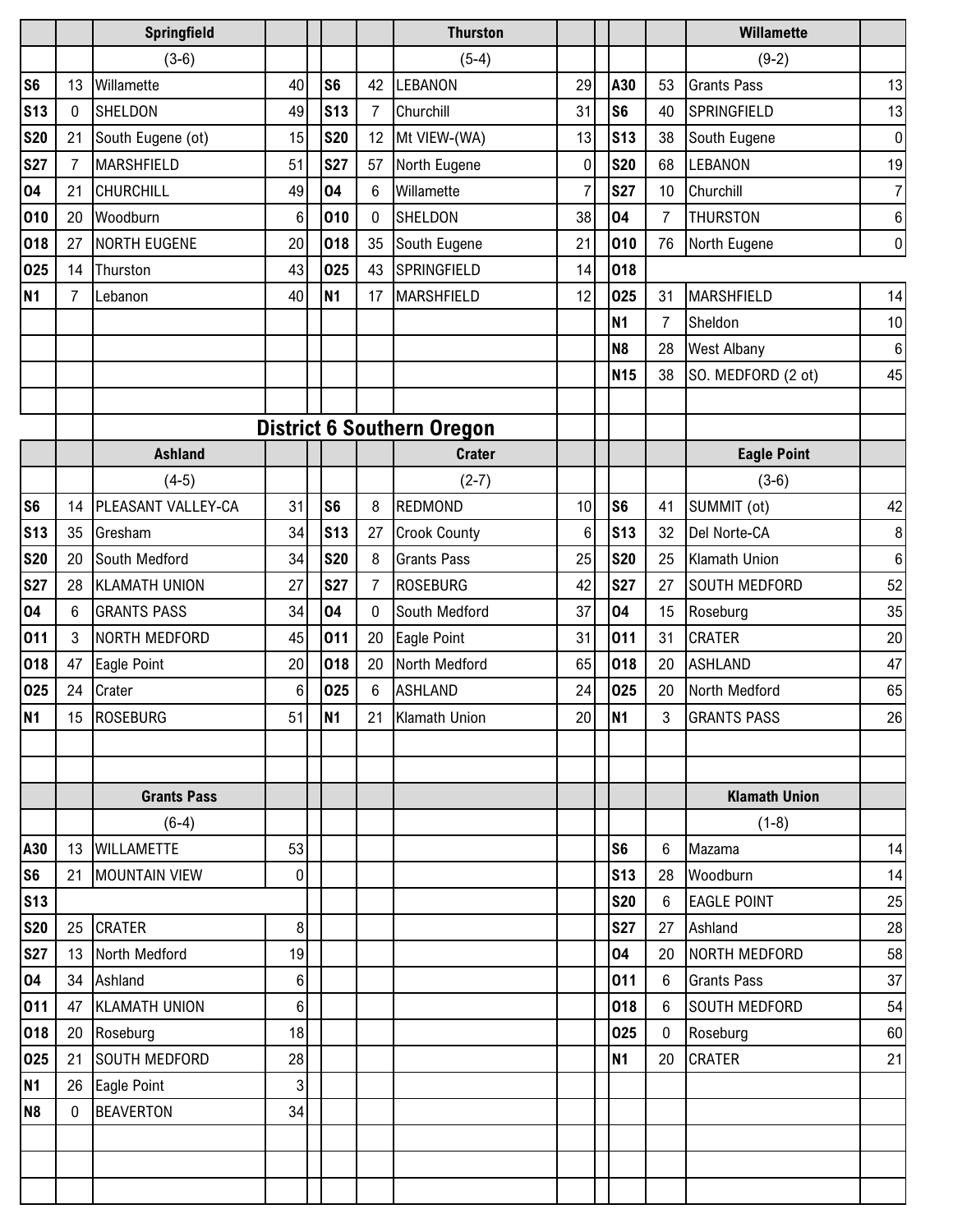|                 |    | <b>North Medford</b>     |              |                 |    | <b>Roseburg</b>          |                |                |                 | <b>South Medford</b>     |                  |
|-----------------|----|--------------------------|--------------|-----------------|----|--------------------------|----------------|----------------|-----------------|--------------------------|------------------|
|                 |    | $(9-2)$                  |              |                 |    | $(5-5)$                  |                |                |                 |                          |                  |
| S <sub>6</sub>  | 30 | <b>Mountain View</b>     | $\mathbf{0}$ | S <sub>6</sub>  | 20 | <b>BEND</b>              | 24             | S <sub>6</sub> | 21              | <b>CANBY</b>             | 43               |
| S <sub>13</sub> | 13 | <b>LAKE OSWEGO</b>       | 12           | <b>S13</b>      | 15 | Oregon City              | 12             | <b>S13</b>     | 41              | Redmond                  | 20               |
| <b>S20</b>      | 49 | Roseburg                 | 6            | <b>S20</b>      | 6  | NORTH MEDFORD            | 49             | <b>S20</b>     | 34              | <b>ASHLAND</b>           | 20               |
| <b>S27</b>      | 19 | <b>GRANTS PASS</b>       | 13           | <b>S27</b>      | 42 | Crater                   | 7              | <b>S27</b>     | 52              | <b>Eagle Point</b>       | 27               |
| 04              | 58 | <b>Klamath Union</b>     | 20           | 04              | 35 | <b>EAGLE POINT</b>       | 15             | 04             | 37              | <b>CRATER</b>            | 0                |
| 011             | 45 | Ashland                  | 3            | 011             | 28 | South Medford            | 35             | 011            | 35              | <b>ROSEBURG</b>          | 28               |
| 018             | 65 | <b>CRATER</b>            | 20           | 018             | 18 | <b>GRANTS PASS</b>       | 20             | 018            | 54              | Klamath Union            | $\boldsymbol{6}$ |
| 025             | 38 | <b>EAGLE POINT</b>       | 8            | 025             | 60 | <b>KLAMATH UNION</b>     | $\mathbf 0$    | 025            | 28              | <b>Grants Pass</b>       | 21               |
| <b>N1</b>       | 41 | South Medford            | 45           | <b>N1</b>       | 51 | Ashland                  | 15             | <b>N1</b>      | 45              | NORTH MEDFORD            | 41               |
| N <sub>8</sub>  | 51 | Churchill                | 38           | N <sub>8</sub>  | 29 | CENTRAL CATHOLIC         | 31             | N <sub>8</sub> | 13              | Lincoln                  | 7 <sup>1</sup>   |
| <b>N15</b>      | 13 | <b>HERMISTON</b>         | 16           |                 |    |                          |                | <b>N15</b>     | 45              | Willamette (2 ot)        | 38               |
|                 |    |                          |              |                 |    |                          |                | <b>N22</b>     | 44              | Canby                    | 47               |
|                 |    |                          |              |                 |    |                          |                |                |                 |                          |                  |
|                 |    |                          |              |                 |    | <b>District 7 IMC</b>    |                |                |                 |                          |                  |
|                 |    | <b>Bend</b>              |              |                 |    | <b>Crook County</b>      |                |                |                 | <b>Hermiston</b>         |                  |
|                 |    | $(5-4)$                  |              |                 |    | $(2-7)$                  |                |                |                 | $(11-1)$                 |                  |
| S <sub>6</sub>  | 24 | Roseburg                 | 20           | S <sub>6</sub>  | 19 | North Eugene             | $\overline{0}$ | S <sub>6</sub> | 63              | La Grande                | 10 <sup>1</sup>  |
| S <sub>13</sub> | 24 | Grant                    | 12           | S <sub>13</sub> | 6  | <b>CRATER</b>            | 27             | <b>S13</b>     | 34              | <b>PUTNAM</b>            | 20               |
| <b>S20</b>      | 31 | <b>Crook County</b>      | 13           | <b>S20</b>      | 13 | <b>BEND</b>              | 31             | <b>S20</b>     | 50              | <b>REDMOND</b>           | 22               |
| <b>S27</b>      | 28 | PENDLETON                | 18           | <b>S27</b>      | 34 | Summit                   | 30             | <b>S27</b>     | 50              | Hood River Valley (ot)   | 49               |
| 04              | 39 | <b>HOOD RIVER VALLEY</b> | 56           | 04              | 27 | Pendleton                | 35             | 04             | 33              | <b>Mountain View</b>     | 3                |
| 010             | 30 | Hermiston                | 34           | 011             | 8  | <b>MOUNTAIN VIEW</b>     | 10             | 010            | 34              | <b>BEND</b>              | 30               |
| 018             | 3  | <b>REDMOND</b>           | 24           | 018             | 8  | <b>HERMISTON</b>         | 35             | 018            | 35              | <b>Crook County</b>      | $\, 8$           |
| 025             | 23 | <b>MOUNTAIN VIEW</b>     | 30           | 025             | 34 | <b>Hood River Valley</b> | 36             | 025            | 52              | <b>SUMMIT</b>            | 19               |
| <b>N1</b>       | 34 | Summit                   | 8            | N <sub>1</sub>  | 22 | Redmond                  | 36             | N <sub>1</sub> | 20              | Pendleton                | 17 <sub>l</sub>  |
|                 |    |                          |              |                 |    |                          |                | N <sub>8</sub> | 49              | Centennial               | 20               |
|                 |    |                          |              |                 |    |                          |                | <b>N15</b>     | 16              | North Medford            | 13               |
|                 |    |                          |              |                 |    |                          |                | <b>N22</b>     | 13              | <b>CLACKAMAS</b>         | 21               |
|                 |    |                          |              |                 |    |                          |                |                |                 |                          |                  |
|                 |    | <b>Hood River Valley</b> |              |                 |    |                          |                |                |                 | <b>Mountain View</b>     |                  |
|                 |    | $(10-1)$                 |              |                 |    |                          |                |                |                 | $(4-6)$                  |                  |
| S <sub>6</sub>  | 69 | The Dalles               | 36           |                 |    |                          |                | S <sub>6</sub> | 0               | NORTH MEDFORD            | 30               |
| <b>S13</b>      | 42 | Benson                   | 26           |                 |    |                          |                | <b>S13</b>     | 0               | <b>Grants Pass</b>       | 21               |
| <b>S20</b>      | 70 | <b>SUMMIT</b>            | 48           |                 |    |                          |                | <b>S20</b>     | 2               | Pendleton                | 9                |
| <b>S27</b>      | 50 | HERMISTON (ot)           | 49           |                 |    |                          |                | <b>S27</b>     | 14              | <b>REDMOND</b>           | 12               |
| 04              | 56 | Bend                     | 39           |                 |    |                          |                | 04             | $\mathbf{3}$    | <b>HERMISTON</b>         | 33               |
| 011             |    | 34 REDMOND               | 30           |                 |    |                          |                | 011            | 10 <sup>°</sup> | <b>Crook County</b>      | 8 <sup>1</sup>   |
| 018             | 59 | Pendleton                | 42           |                 |    |                          |                | 018            | 24              | <b>SUMMIT</b>            | 16               |
| 025             | 36 | <b>CROOK COUNTY</b>      | 34           |                 |    |                          |                | 025            | 30              | Bend                     | 23               |
| <b>N1</b>       |    | 35 Mountain View         | $\mathbf 0$  |                 |    |                          |                | <b>N1</b>      | $\mathbf{0}$    | <b>HOOD RIVER VALLEY</b> | 35               |
| N <sub>8</sub>  |    | 84 Lakeridge             | 50           |                 |    |                          |                | N <sub>8</sub> | 13              | <b>McNARY</b>            | 48               |
| <b>N15</b>      | 20 | <b>CANBY</b>             | 42           |                 |    |                          |                |                |                 |                          |                  |
|                 |    |                          |              |                 |    |                          |                |                |                 |                          |                  |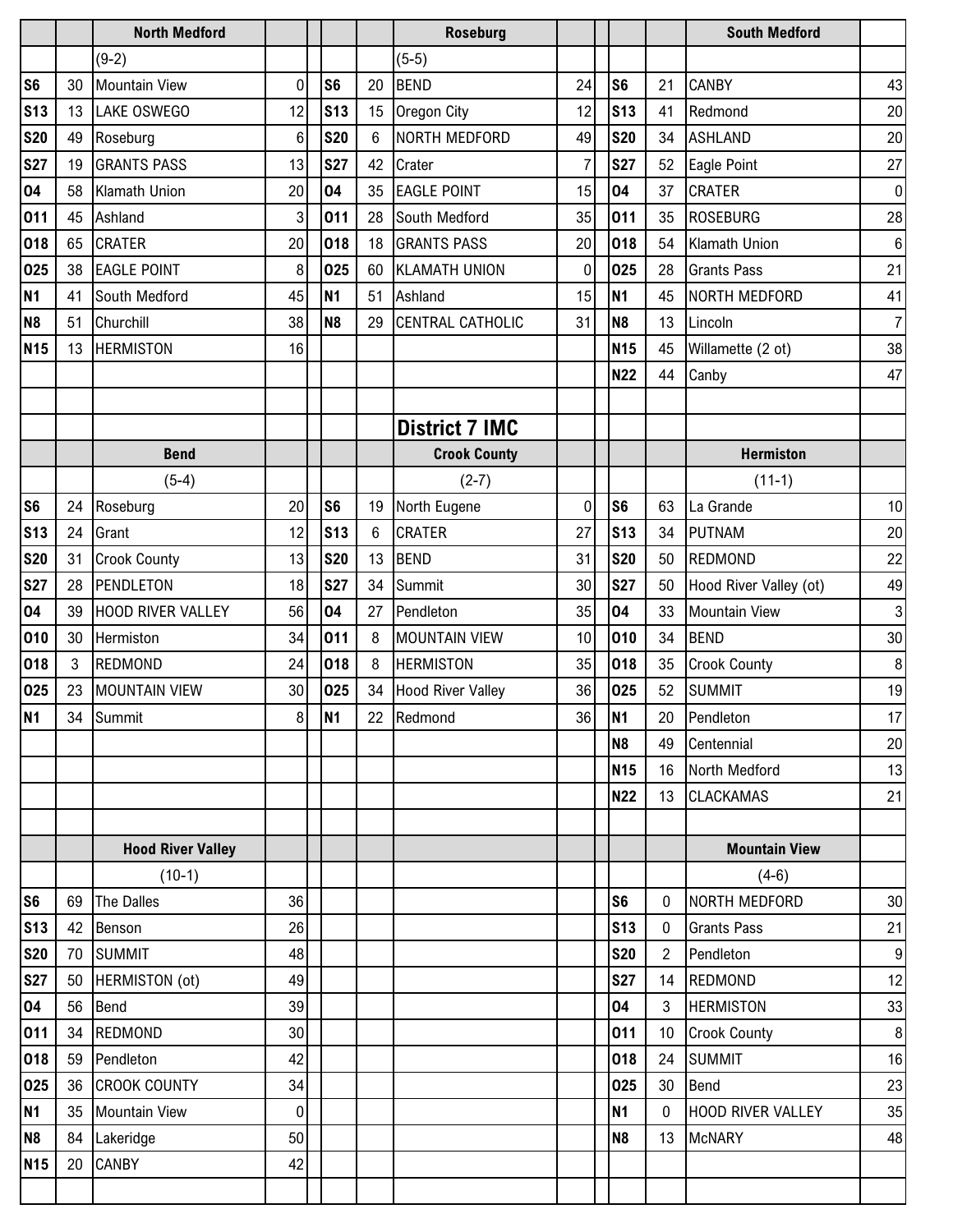|                |                 | <b>Pendleton</b>       |                 |                |    | <b>Redmond</b>           |                |                |                | <b>Summit</b>            |    |
|----------------|-----------------|------------------------|-----------------|----------------|----|--------------------------|----------------|----------------|----------------|--------------------------|----|
|                |                 | $(6-5)$                |                 |                |    | $(4-5)$                  |                |                |                | $(1-8)$                  |    |
| S <sub>6</sub> | 21              | Lake Oswego            | 48              | S <sub>6</sub> | 10 | Crater                   | 8              | A30            | $\overline{7}$ | Churchill                | 28 |
| <b>S13</b>     | 32              | LA GRANDE              | 13              | <b>S13</b>     | 20 | <b>SOUTH MEDFORD</b>     | 41             | S <sub>6</sub> | 42             | Eagle Point (ot)         | 41 |
| <b>S20</b>     | 9               | <b>MOUNTAIN VIEW</b>   | $\overline{2}$  | <b>S20</b>     | 22 | Hermiston                | 50             | <b>S13</b>     |                |                          |    |
| <b>S27</b>     | 18              | Bend                   | 28              | <b>S27</b>     | 12 | <b>Mountain View</b>     | 14             | <b>S20</b>     | 48             | <b>Hood River Valley</b> | 70 |
| 04             | 35              | <b>CROOK COUNTY</b>    | 27              | 04             | 31 | <b>SUMMIT</b>            | 0              | <b>S27</b>     | 30             | <b>Crook County</b>      | 34 |
| 011            | 72              | Summit                 | 47              | 011            | 30 | <b>Hood River Valley</b> | 34             | 04             | 16             | Redmond                  | 24 |
| 018            | 42              | HOOD RIVER VALLEY      | 59              | 018            | 24 | Bend                     | 3              | 011            | 47             | Pendleton                | 72 |
| 025            | 28              | Redmond                | 21              | 025            | 21 | PENDLETON                | 28             | 018            | 16             | <b>Moiuntain View</b>    | 24 |
| <b>N1</b>      | 17              | <b>HERMISTON</b>       | 20              | <b>N1</b>      | 36 | <b>CROOK COUNTY</b>      | 22             | 025            | 19             | Herimiston               | 52 |
| N <sub>8</sub> | 27              | WILSON (ot)            | 21              |                |    |                          |                | <b>N1</b>      | 8              | Bend                     | 34 |
| <b>N15</b>     | 2               | Lake Oswego            | 21              |                |    |                          |                | N <sub>8</sub> |                |                          |    |
|                |                 |                        |                 |                |    |                          |                |                |                |                          |    |
|                |                 |                        |                 |                |    |                          |                |                |                |                          |    |
|                |                 |                        |                 |                |    | <b>District 8 Valley</b> |                |                |                |                          |    |
|                |                 | <b>Corvallis</b>       |                 |                |    |                          |                |                |                | <b>Crescent Valley</b>   |    |
|                |                 | $(3-6)$                |                 |                |    |                          |                |                |                | $(1-8)$                  |    |
| S <sub>6</sub> | 19              | <b>WEST SALEM</b>      | 0               |                |    |                          |                | S <sub>6</sub> | 0              | McNary                   | 35 |
| <b>S13</b>     | $\mathbf 0$     | <b>West Albany</b>     | 21              |                |    |                          |                | <b>S13</b>     | 29             | <b>West Salem</b>        | 10 |
| <b>S20</b>     | 14              | <b>SPRAGUE</b>         | 27              |                |    |                          |                | <b>S20</b>     | 14             | <b>WEST ALBANY</b>       | 42 |
| <b>S27</b>     | 27              | North Salem            | 26              |                |    |                          |                | <b>S27</b>     | 6              | Sprague                  | 14 |
| 04             | $\mathbf{0}$    | <b>McKAY</b>           | 29              |                |    |                          |                | 04             | 12             | <b>NORTH SALEM</b>       | 31 |
| 010            | 13              | South Albany           | 28              |                |    |                          |                | 010            | 12             | McKay                    | 40 |
| 018            | 8               | <b>SOUTH SALEM</b>     | 27              |                |    |                          |                | 018            | $\overline{7}$ | <b>SOUTH ALBANY</b>      | 43 |
| 025            | 12 <sup>°</sup> | <b>McNARY</b>          | 40              |                |    |                          |                | 025            | 20             | South Salem              | 32 |
| N <sub>1</sub> |                 | 35 Crescent Valley     | 13              |                |    |                          |                | <b>N1</b>      | 19             | <b>CORVALLIS</b>         | 35 |
|                |                 |                        |                 |                |    |                          |                |                |                |                          |    |
|                |                 |                        |                 |                |    |                          |                |                |                |                          |    |
|                |                 | <b>McKay</b>           |                 |                |    | <b>McNary</b>            |                |                |                | <b>North Salem</b>       |    |
|                |                 | $(8-2)$                |                 |                |    | $(10-1)$                 |                |                |                | $(3-6)$                  |    |
| S <sub>6</sub> | 38              | <b>NORTH SALEM</b>     | 20              | S <sub>6</sub> | 35 | <b>CRESCENT VALLEY</b>   | 0              | S <sub>6</sub> | 20             | McKay                    | 38 |
| <b>S13</b>     | 11              | <b>McNARY</b>          | 19              | <b>S13</b>     |    | 19 McKay                 | 11             | <b>S13</b>     | 20             | <b>SOUTH ALBANY</b>      | 7  |
| <b>S20</b>     | 27              | South Albany           | 0               | <b>S20</b>     |    | 48 WEST SALEM            | 13             | <b>S20</b>     | 6              | South Salem              | 27 |
| <b>S27</b>     | 21              | <b>SOUTH SALEM</b>     | 19              | <b>S27</b>     | 46 | South Albany             | $6 \,$         | <b>S27</b>     | 26             | <b>CORVALLIS</b>         | 27 |
| 04             | 29              | Corvallis              | $\overline{0}$  | 04             | 26 | <b>WEST ALBANY</b>       | 17             | 04             | 31             | <b>Crescent Valley</b>   | 12 |
| 010            | 40              | <b>CRESCENT VALLEY</b> | 12              | 010            | 47 | South Salem              | $\overline{0}$ | 010            | 41             | <b>WEST SALEM</b>        | 19 |
| 018            | 51              | <b>West Salem</b>      | $6\phantom{1}6$ | 018            | 33 | SPRAGUE                  | 13             | 018            | $\overline{7}$ | <b>West Albany</b>       | 42 |
| 025            |                 | 30 WEST ALBANY         | 27              | 025            | 40 | Corvallis                | 12             | 025            | 6              | <b>SPRAGUE</b>           | 35 |
| <b>N1</b>      |                 | 22 Sprague             | 15              | <b>N1</b>      | 48 | <b>NORTH SALEM</b>       | 13             | <b>N1</b>      | 13             | McNary                   | 48 |
| N <sub>8</sub> | 14              | <b>JESUIT</b>          | 34              | N <sub>8</sub> | 48 | <b>Mountain View</b>     | 13             |                |                |                          |    |
|                |                 |                        |                 | <b>N15</b>     | 20 | SHELDON                  | 37             |                |                |                          |    |
|                |                 |                        |                 |                |    |                          |                |                |                |                          |    |
|                |                 |                        |                 |                |    |                          |                |                |                |                          |    |
|                |                 |                        |                 |                |    |                          |                |                |                |                          |    |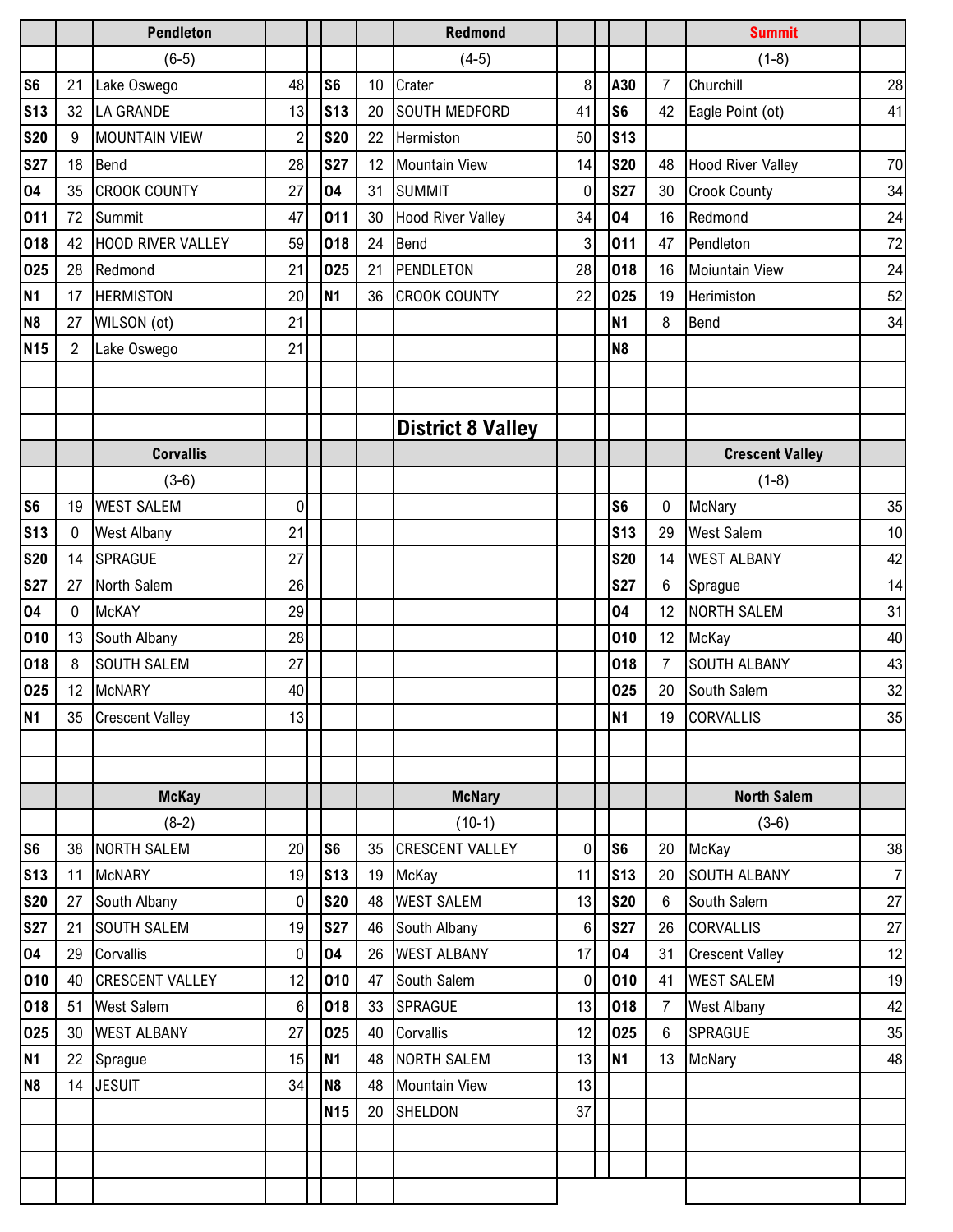|                 |                 | <b>South Albany</b>      |                |                 |                | <b>South Salem</b>     |                |                |                  | <b>Sprague</b>         |                  |
|-----------------|-----------------|--------------------------|----------------|-----------------|----------------|------------------------|----------------|----------------|------------------|------------------------|------------------|
|                 |                 | $(3-6)$                  |                |                 |                | $(6-4)$                |                |                |                  | $(5-4)$                |                  |
| S <sub>6</sub>  | 14              | <b>SPRAGUE</b>           | 17             | S <sub>6</sub>  | $\mathbf 0$    | <b>WEST ALBANY</b>     | 21             | S <sub>6</sub> | 17               | South Albany           | 14               |
| <b>S13</b>      | $\overline{7}$  | North Salem              | 20             | s <sub>13</sub> | 13             | Sprague                | 7              | <b>S13</b>     | $\overline{7}$   | SOUTH SALEM            | 13               |
| <b>S20</b>      | $\mathbf{0}$    | <b>McKAY</b>             | 27             | <b>S20</b>      | 27             | <b>NORTH SALEM</b>     | $6\phantom{.}$ | <b>S20</b>     | 27               | Corvallis              | 14               |
| <b>S27</b>      | 6               | <b>McNARY</b>            | 46             | <b>S27</b>      | 19             | McKay                  | 21             | <b>S27</b>     | 14               | <b>CRESCENT VALLEY</b> | $\bf 6$          |
| 04              | 15              | South Salem              | 27             | 04              | 27             | <b>SOUTH ALBANY</b>    | 15             | 04             | 42               | <b>West Salem</b>      | $\overline{7}$   |
| 010             | 28              | <b>CORVALLIS</b>         | 13             | 010             | $\mathbf 0$    | <b>McNARY</b>          | 47             | 010            | 20               | <b>WEST ALBANY</b>     | 49               |
| 018             | 43              | <b>Crescent Valley</b>   | $\overline{7}$ | 018             | 27             | Corvallis              | 8              | 018            | 13               | McNary                 | 33               |
| 025             | 45              | <b>WEST SALEM</b>        | 8              | 025             | 32             | <b>CRESCENT VALLEY</b> | 20             | 025            | 35               | North Salem            | $\boldsymbol{6}$ |
| <b>N1</b>       | 10 <sup>°</sup> | <b>West Albany</b>       | 27             | <b>N1</b>       | 49             | <b>West Salem</b>      | 6              | <b>N1</b>      | 15               | <b>McKAY</b>           | 22               |
|                 |                 |                          |                | N <sub>8</sub>  | 20             | <b>CLACKAMAS</b>       | 38             |                |                  |                        |                  |
|                 |                 |                          |                |                 |                |                        |                |                |                  |                        |                  |
|                 |                 |                          |                |                 |                |                        |                |                |                  |                        |                  |
|                 |                 | <b>West Albany</b>       |                |                 |                |                        |                |                |                  | <b>West Salem</b>      |                  |
|                 |                 | $(7-3)$                  |                |                 |                |                        |                |                |                  | $(0-9)$                |                  |
| S <sub>6</sub>  | 21              | South Salem              | 0              |                 |                |                        |                | S <sub>6</sub> | 0                | Corvallis              | 19               |
| S <sub>13</sub> | 21              | <b>CORVALLIS</b>         | 0              |                 |                |                        |                | <b>S13</b>     | 10               | <b>CRESCENT VALLEY</b> | 29               |
| <b>S20</b>      | 42              | <b>Crescent Valley</b>   | 14             |                 |                |                        |                | <b>S20</b>     | 13               | McNary                 | 48               |
| <b>S27</b>      | 56              | <b>WEST SALEM</b>        | 16             |                 |                |                        |                | <b>S27</b>     | 16               | West Albany            | 56               |
| 04              | 17              | McNary                   | 26             |                 |                |                        |                | 04             | $\overline{7}$   | SPRAGUE                | 42               |
| 010             | 49              | <b>SPRAGUE</b>           | 20             |                 |                |                        |                | 010            | 19               | North Salem            | 41               |
| 018             |                 | 42 NORTH SALEM           | $\overline{7}$ |                 |                |                        |                | 018            | 6                | <b>McKAY</b>           | 51               |
| 025             | 27              | <b>McKay</b>             | 30             |                 |                |                        |                | 025            | 8                | South Albany           | 45               |
| <b>N1</b>       | 27              | <b>SOUTH ALBANY</b>      | 10             |                 |                |                        |                | <b>N1</b>      | 6                | <b>SOUTH SALEM</b>     | 49               |
| N <sub>8</sub>  | 6               | <b>WILLAMETTE</b>        | 28             |                 |                |                        |                |                |                  |                        |                  |
|                 |                 |                          |                |                 |                |                        |                |                |                  |                        |                  |
|                 |                 |                          |                |                 |                |                        |                |                |                  |                        |                  |
|                 |                 | <b>District 9</b>        |                |                 |                | Pac-9                  |                |                |                  |                        |                  |
|                 |                 | Canby                    |                |                 |                | <b>Dallas</b>          |                |                |                  | <b>Forest Grove</b>    |                  |
|                 |                 | $(12-1)$                 |                |                 |                | $(1-8)$                |                |                |                  | $(4-5)$                |                  |
| S <sub>6</sub>  | 43              | South Medford            | 21             | S <sub>6</sub>  | 14             | <b>Clackamas</b>       | 56             | S <sub>6</sub> | 40               | Cleveland              | 12               |
| S <sub>13</sub> | 54              | <b>LINCOLN</b>           | 9              | S <sub>13</sub> | 10             | <b>JEFFERSON</b>       | 34             | <b>S13</b>     | 29               | <b>FRANKLIN</b>        | 13               |
| <b>S20</b>      | 54              | <b>Dallas</b>            | 10             | <b>S20</b>      | 10             | <b>CANBY</b>           | 54             | <b>S20</b>     | 28               | <b>McMINNVILLE</b>     | 35               |
| <b>S27</b>      | 17              | <b>TIGARD</b>            | 14             | <b>S27</b>      | 10             | McMinnville            | 34             | <b>S27</b>     | 13               | Silverton              | 25               |
| 04              | 28              | Tualatin                 | 14             | 04              | 17             | <b>SILVERTON</b>       | 14             | 04             | 6                | NEWBERG                | 14               |
| 010             | 38              | <b>FOREST GROVE</b>      | $\pmb{0}$      | 010             | $\overline{7}$ | Newberg                | 49             | 010            | $\boldsymbol{0}$ | Canby                  | 38               |
| 018             | 34              | <b>NEWBERG</b>           | 13             | 018             | $\overline{7}$ | <b>Forest Grove</b>    | 41             | 018            | 41               | <b>DALLAS</b>          | $\overline{7}$   |
| 025             | 35              | Silverton                | 12             | 025             | 25             | <b>TUALATIN</b>        | 34             | 025            | 30               | Tigard                 | 35               |
| <b>N1</b>       | 23              | <b>McMINNVILLE</b>       | 9              | <b>N1</b>       | 6              | <b>TIGARD</b>          | 27             | <b>N1</b>      | 27               | Tualatin               | 12               |
| N <sub>8</sub>  | 35              | Glencoe                  | 19             |                 |                |                        |                |                |                  |                        |                  |
| N <sub>15</sub> | 42              | <b>Hood River Valley</b> | 20             |                 |                |                        |                |                |                  |                        |                  |
| <b>N22</b>      | 47              | <b>SOUTH MEDFORD</b>     | 44             |                 |                |                        |                |                |                  |                        |                  |
| <b>N29</b>      | 28              | Lake Oswego              | 35             |                 |                |                        |                |                |                  |                        |                  |
|                 |                 |                          |                |                 |                |                        |                |                |                  |                        |                  |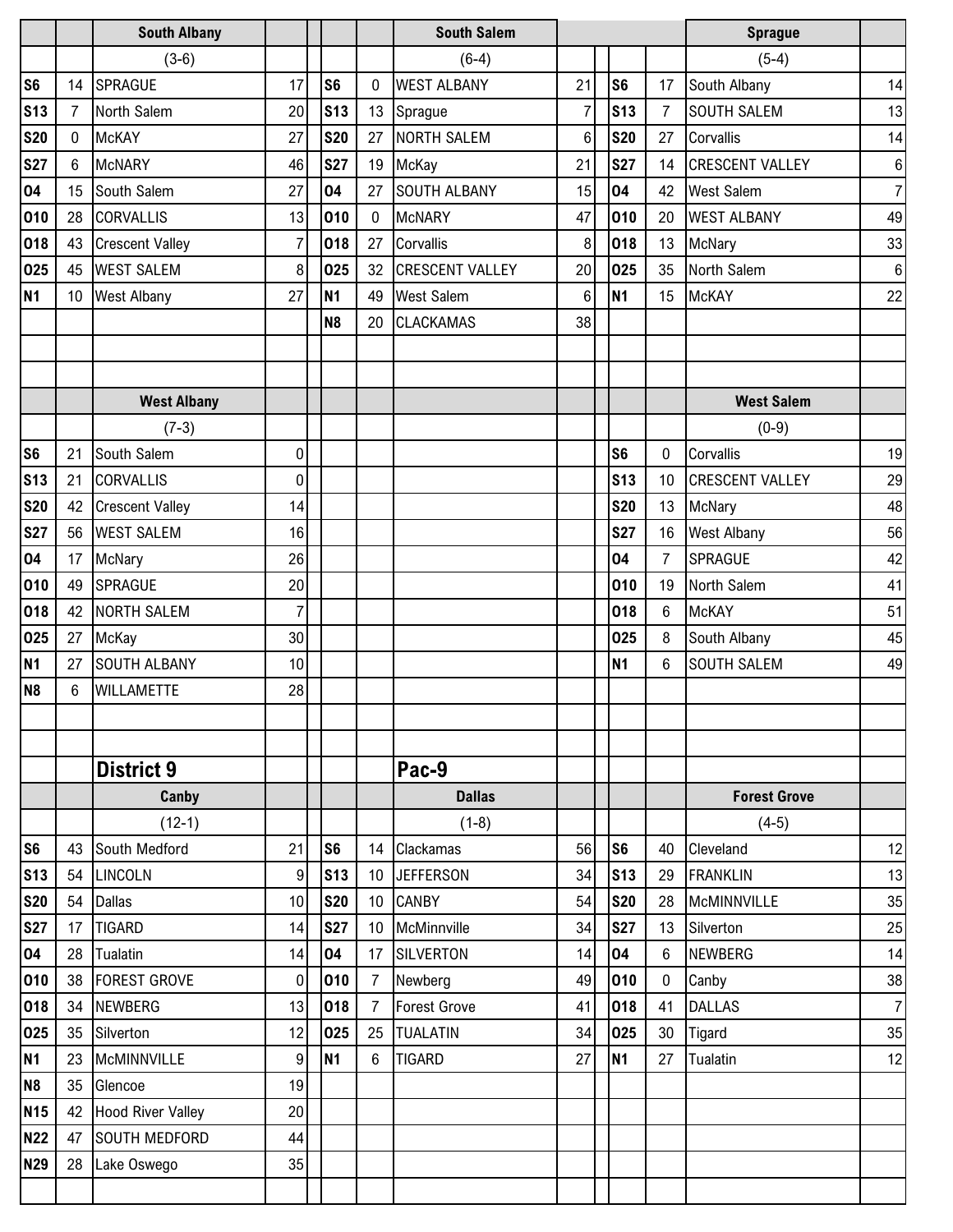|                |    | <b>McMinnville</b>  |                |                 |                 | <b>Newberg</b>      |                |                |                | <b>Silverton</b>      |                  |
|----------------|----|---------------------|----------------|-----------------|-----------------|---------------------|----------------|----------------|----------------|-----------------------|------------------|
|                |    | $(6-5)$             |                |                 |                 | $(5-4)$             |                |                |                | $(4-6)$               |                  |
| S <sub>6</sub> | 20 | Wilson              | 31             | S <sub>6</sub>  | 21              | <b>BENSON</b>       | $\pmb{0}$      | S <sub>6</sub> | 26             | <b>WEST LINN</b>      | $\pmb{0}$        |
| <b>S13</b>     | 19 | <b>CLACKAMAS</b>    | 28             | S <sub>13</sub> | 41              | St. Helens          | 10             | <b>S13</b>     | 25             | Glencoe               | 28               |
| <b>S20</b>     | 35 | Forest Grove        | 28             | <b>S20</b>      | 14              | Tigard              | 41             | <b>S20</b>     | 26             | Tualatin              | 20               |
| <b>S27</b>     | 34 | <b>DALLAS</b>       | 10             | <b>S27</b>      | 28              | <b>TUALATIN</b>     | 16             | <b>S27</b>     | 25             | <b>FOREST GROVE</b>   | 13               |
| 04             | 28 | Tigard              | 14             | 04              | 14              | <b>Forest Grove</b> | 6              | 04             | 14             | <b>Dallas</b>         | 17               |
| 010            | 19 | <b>TUALATIN</b>     | 20             | 010             | 49              | <b>DALLAS</b>       | $\overline{7}$ | 010            | $6\phantom{1}$ | <b>TIGARD</b>         | 21               |
| 018            | 37 | <b>SILVERTON</b>    | 21             | 018             | 13              | Canby               | 34             | 018            | 21             | McMinnville           | 37               |
| 025            | 23 | Newberg             | 14             | 025             | 14              | McMINNVILLE         | 23             | 025            | 12             | <b>CANBY</b>          | 35               |
| <b>N1</b>      | 9  | Canby               | 23             | <b>N1</b>       | 12 <sup>°</sup> | Silverton           | 28             | <b>N1</b>      | 28             | <b>NEWBERG</b>        | 12               |
| N <sub>8</sub> | 17 | <b>MARSHALL</b>     | $\mathbf 0$    |                 |                 |                     |                | N <sub>8</sub> | $\overline{7}$ | LAKE OSWEGO           | 51               |
| <b>N15</b>     | 13 | Clackamas           | 20             |                 |                 |                     |                |                |                |                       |                  |
|                |    |                     |                |                 |                 |                     |                |                |                |                       |                  |
|                |    |                     |                |                 |                 |                     |                |                |                |                       |                  |
|                |    | <b>Tigard</b>       |                |                 |                 | <b>Tualatin</b>     |                |                |                | Woodburn              |                  |
|                |    | $(8-3)$             |                |                 |                 | $(3-6)$             |                |                |                |                       |                  |
| S <sub>6</sub> | 54 | LAKERIDGE           | 39             | S <sub>6</sub>  | 14              | <b>OREGON CITY</b>  | 21             | A30            | 29             | <b>WILSONVILLE</b>    | $\,6\,$          |
| <b>S13</b>     | 49 | Reynolds            | 21             | <b>S13</b>      | 47              | Centennial          | 34             | S <sub>6</sub> | 29             | Roosevelt             | $\overline{0}$   |
| <b>S20</b>     | 41 | NEWBERG             | 14             | <b>S20</b>      | 20              | SILVERTON           | 26             | <b>S13</b>     | 14             | <b>KLAMATH UNION</b>  | 28               |
| <b>S27</b>     | 14 | Canby               | 17             | <b>S27</b>      | 16              | Newberg             | 28             | <b>S20</b>     | 24             | <b>MARK MORRIS-WA</b> | 15               |
| 04             | 14 | McMINNVILLE         | 28             | 04              | 14              | <b>CANBY</b>        | 28             | <b>S27</b>     | 13             | North Bend            | 15               |
| 010            | 21 | Silverton           | 6              | 010             | 20              | McMinnville         | 19             | 04             | 6              | <b>CAMAS-WA</b>       | 25               |
| 018            | 34 | Tualatin            | 14             | 018             | 14              | <b>TIGARD</b>       | 34             | 010            | 6              | SPRINGFIELD           | 20               |
| 025            | 35 | <b>FOREST GROVE</b> | 30             | 025             | 34              | <b>Dallas</b>       | 25             | 018            | 27             | Gladstone             | $\boldsymbol{0}$ |
| <b>N1</b>      | 27 | <b>Dallas</b>       | $\,6$          | N <sub>1</sub>  | 12              | <b>FOREST GROVE</b> | 27             | 025            |                |                       |                  |
| N <sub>8</sub> |    | 50 DAVID DOUGLAS    | $\overline{7}$ |                 |                 |                     |                | <b>N1</b>      |                | 32 ESTACADA (2ot)     | 40               |
| <b>N15</b>     |    | 21 Beaverton        | 7              |                 |                 |                     |                |                |                |                       |                  |
|                |    |                     |                |                 |                 |                     |                |                |                |                       |                  |
|                |    |                     |                |                 |                 |                     |                |                |                |                       |                  |
|                |    |                     |                |                 |                 |                     |                |                |                |                       |                  |
|                |    |                     |                |                 |                 |                     |                |                |                |                       |                  |
|                |    |                     |                |                 |                 |                     |                |                |                |                       |                  |
|                |    |                     |                |                 |                 |                     |                |                |                |                       |                  |
|                |    |                     |                |                 |                 |                     |                |                |                |                       |                  |
|                |    |                     |                |                 |                 |                     |                |                |                |                       |                  |
|                |    |                     |                |                 |                 |                     |                |                |                |                       |                  |
|                |    |                     |                |                 |                 |                     |                |                |                |                       |                  |
|                |    |                     |                |                 |                 |                     |                |                |                |                       |                  |
|                |    |                     |                |                 |                 |                     |                |                |                |                       |                  |
|                |    |                     |                |                 |                 |                     |                |                |                |                       |                  |
|                |    |                     |                |                 |                 |                     |                |                |                |                       |                  |
|                |    |                     |                |                 |                 |                     |                |                |                |                       |                  |
|                |    |                     |                |                 |                 |                     |                |                |                |                       |                  |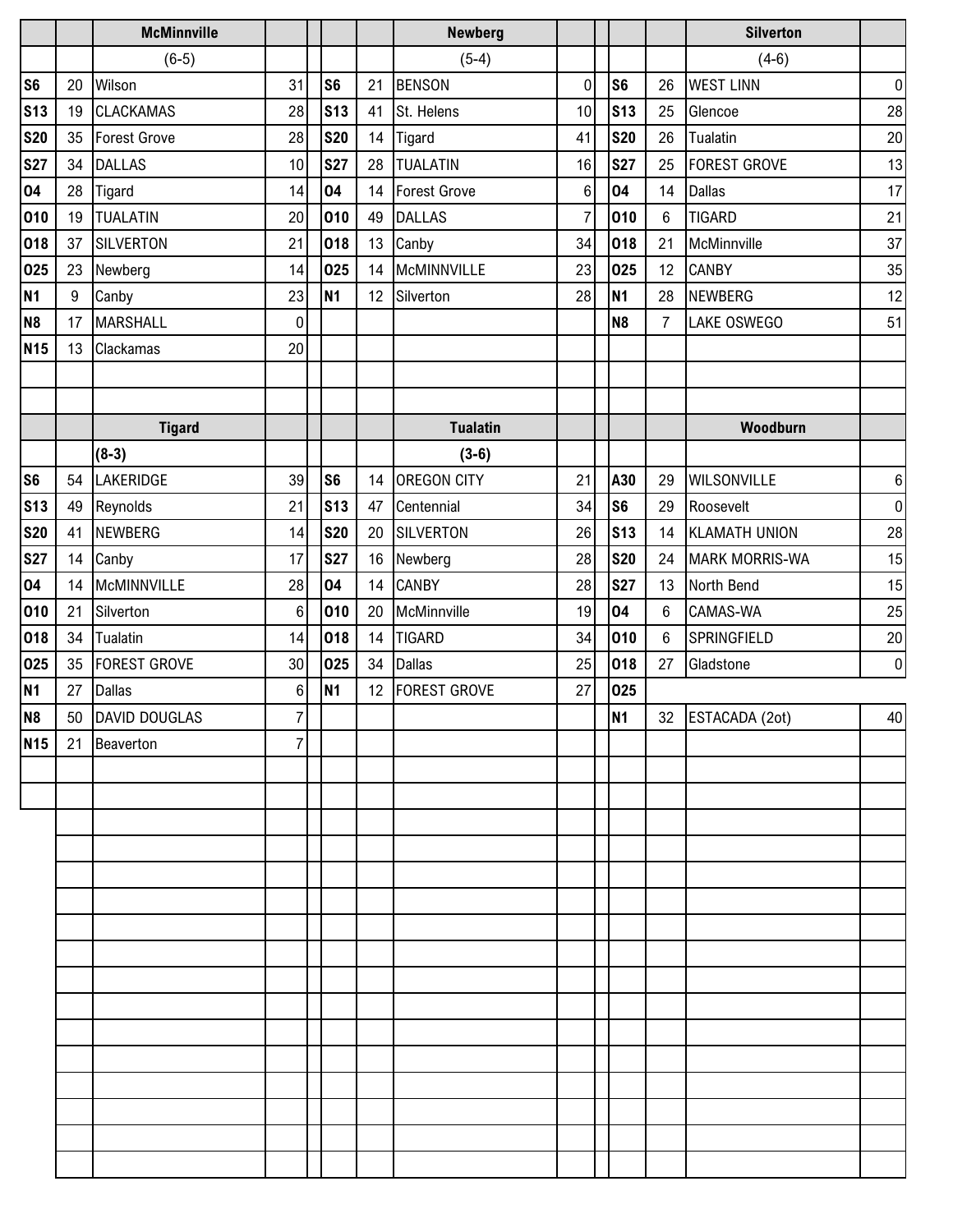|                 |                 | <b>2002 Class 3A Football Schedules and Scores</b> |                |                |                |                      |             |                |                |                     |                  |
|-----------------|-----------------|----------------------------------------------------|----------------|----------------|----------------|----------------------|-------------|----------------|----------------|---------------------|------------------|
|                 |                 | <b>District 1</b>                                  |                |                |                | <b>Cowapa League</b> |             |                |                |                     |                  |
|                 |                 | <b>Astoria</b>                                     |                |                |                | <b>Banks</b>         |             |                |                | <b>Rainier</b>      |                  |
|                 |                 | $(0-9)$                                            |                |                |                | $(3-6)$              |             |                |                | $(5-4)$             |                  |
| S <sub>6</sub>  | 14              | Central                                            | 17             | S <sub>6</sub> | 30             | Yamhill-Carlton      | 32          | S <sub>6</sub> | 14             | Clatskanie          | $\overline{7}$   |
| <b>S13</b>      | 14              | <b>CLATSKANIE</b>                                  | 19             | <b>S13</b>     | 21             | <b>MOLALLA</b>       | 29          | <b>S13</b>     | 12             | <b>RIVERSIDE</b>    | $\overline{7}$   |
| <b>S20</b>      | 15              | MOLALLA                                            | 30             | <b>S20</b>     | $\mathbf 0$    | PHILOMATH            | 14          | <b>S20</b>     | 29             | <b>TAFT</b>         | 28               |
| <b>S27</b>      | 7               | North Marion                                       | 27             | <b>S27</b>     | 14             | Taft                 | 27          | <b>S27</b>     | $\overline{7}$ | Stayton             | 21               |
| 04              | 6               | Rainier                                            | 28             | 04             | $\mathbf 0$    | <b>SCAPPOOSE</b>     | 42          | 04             | 28             | <b>ASTORIA</b>      | $\,6$            |
| 010             | 19              | <b>TILLAMOOK</b>                                   | 44             | 010            | 34             | Seaside              | 0           | 010            | 6              | Scappoose           | 34               |
| 018             | 13              | Seaside                                            | 34             | 018            | 21             | Rainier              | 14          | 018            | 14             | <b>BANKS</b>        | 21               |
| 025             | 10 <sup>°</sup> | <b>Banks</b>                                       | 25             | 025            | 25             | <b>ASTORIA</b>       | 10          | 025            | 8              | Tillamook           | 27               |
| N <sub>1</sub>  | 15              | <b>SCAPPOOSE</b>                                   | 55             | N <sub>1</sub> | 25             | Tillamook            | 27          | N <sub>1</sub> | 54             | Seaside             | 20               |
|                 |                 |                                                    |                |                |                |                      |             |                |                |                     |                  |
|                 |                 | <b>Scappoose</b>                                   |                |                |                | <b>Seaside</b>       |             |                |                | <b>Tillamook</b>    |                  |
|                 |                 | $(13-0)$                                           |                |                |                | $(4-5)$              |             |                |                | $(7-3)$             |                  |
| S <sub>6</sub>  | 41              | Gladstone                                          | $\overline{7}$ | S <sub>6</sub> | 19             | <b>Hidden Valley</b> | $\mathbf 0$ | S <sub>6</sub> | 36             | <b>STAYTON</b>      | 21               |
| S <sub>13</sub> | 52              | <b>NORTH MARION</b>                                | 14             | <b>S13</b>     | 20             | Taft                 | 0           | <b>S13</b>     | 21             | Estacada            | 36               |
| <b>S20</b>      | 33              | Cascade                                            | 10             | <b>S20</b>     | 25             | <b>TOLEDO</b>        | 6           | <b>S20</b>     | 26             | <b>NORTH MARION</b> | $\,6$            |
| <b>S27</b>      | 49              | YAMHILL-CARLTON                                    | 13             | <b>S27</b>     | 8              | Molalla              | 28          | <b>S27</b>     | 28             | Newport             | 20               |
| 04              | 42              | <b>Banks</b>                                       | 0              | 04             | 19             | Tillamook            | 34          | 04             | 34             | <b>SEASIDE</b>      | 19               |
| 010             | 34              | <b>RAINIER</b>                                     | 6              | 010            | 0              | <b>BANKS</b>         | 34          | 010            | 44             | Astoria             | 19               |
| 018             | 48              | Tillamook                                          | 14             | 018            | 34             | <b>ASTORIA</b>       | 13          | 018            | 14             | <b>SCAPPOOSE</b>    | 48               |
| 025             | 49              | <b>SEASIDE</b>                                     | 29             | 025            | 29             | Scappoose            | 49          | 025            | 27             | <b>RAINIER</b>      | 8                |
| N <sub>1</sub>  | 55              | Astoria                                            | 15             | <b>N1</b>      | 20             | <b>RAINIER</b>       | 54          | <b>N1</b>      | 27             | <b>BANKS</b>        | 25               |
| N <sub>8</sub>  | 35              | Vale                                               | 10             |                |                |                      |             | N <sub>8</sub> | 19             | <b>Baker</b>        | 36               |
| <b>N15</b>      | 28              | <b>North Valley</b>                                | 6              |                |                |                      |             |                |                |                     |                  |
| <b>N22</b>      | 48              | <b>SISTERS</b>                                     | 20             |                |                |                      |             |                |                |                     |                  |
| <b>N29</b>      | 28              | <b>ONTARIO</b>                                     | 19             |                |                |                      |             |                |                |                     |                  |
|                 |                 |                                                    |                |                |                |                      |             |                |                |                     |                  |
|                 |                 | <b>District 2</b>                                  |                |                |                | <b>Tri-Valley</b>    |             |                |                |                     |                  |
|                 |                 | <b>Estacada</b>                                    |                |                |                | <b>Gladstone</b>     |             |                |                | La Salle            |                  |
|                 |                 | $(7-3)$                                            |                |                |                | $(1-8)$              |             |                |                | $(1-8)$             |                  |
| S <sub>6</sub>  | 34              | Molalla                                            | $\overline{7}$ | S <sub>6</sub> | $\overline{7}$ | <b>SCAPPOOSE</b>     | 41          | S <sub>6</sub> | 35             | Riverside (3 ot)    | 36               |
| <b>S13</b>      | 36              | <b>TILLAMOOK</b>                                   | 21             | <b>S13</b>     | 12             | Marist               | 49          | <b>S13</b>     | 18             | R.A. LONG-WA        | 49               |
| <b>S20</b>      | 22              | Wilsonville                                        | 10             | <b>S20</b>     | $\mathbf 0$    | <b>SHERWOOD</b>      | 35          | <b>S20</b>     | 14             | <b>MADRAS</b>       | $\boldsymbol{6}$ |
| <b>S27</b>      | 33              | <b>LA SALLE</b>                                    | 27             | <b>S27</b>     | 12             | Madras               | 20          | <b>S27</b>     | 27             | Estacada            | 33               |
| 04              | 55              | Gladstone                                          | 12             | 04             | 12             | <b>ESTACADA</b>      | 55          | 04             | 7              | <b>WILSONVILLE</b>  | 27               |
| 010             | 28              | THE DALLES                                         | 48             | 010            | 6              | Wilsonville          | 27          | 010            | $\overline{7}$ | RIDGEFIELD-WA       | 21               |
| 018             | 0               | Sherwood                                           | 38             | 018            | 19             | LA SALLE             | 7           | 018            | 7              | Gladstone           | 19               |
| 025             | 34              | <b>MADRAS</b>                                      | $\overline{7}$ | 025            | $\mathbf 0$    | <b>WOODBURN</b>      | 27          | 025            | 34             | THE DALLES          | 60               |
| <b>N1</b>       | 40              | Woodburn (2 ot)                                    | 32             | <b>N1</b>      | 14             | <b>The Dalles</b>    | 40          | <b>N1</b>      | 14             | Sherwood            | 44               |
| N <sub>8</sub>  | 12              | <b>VALE</b>                                        | 28             |                |                |                      |             |                |                |                     |                  |
|                 |                 |                                                    |                |                |                |                      |             |                |                |                     |                  |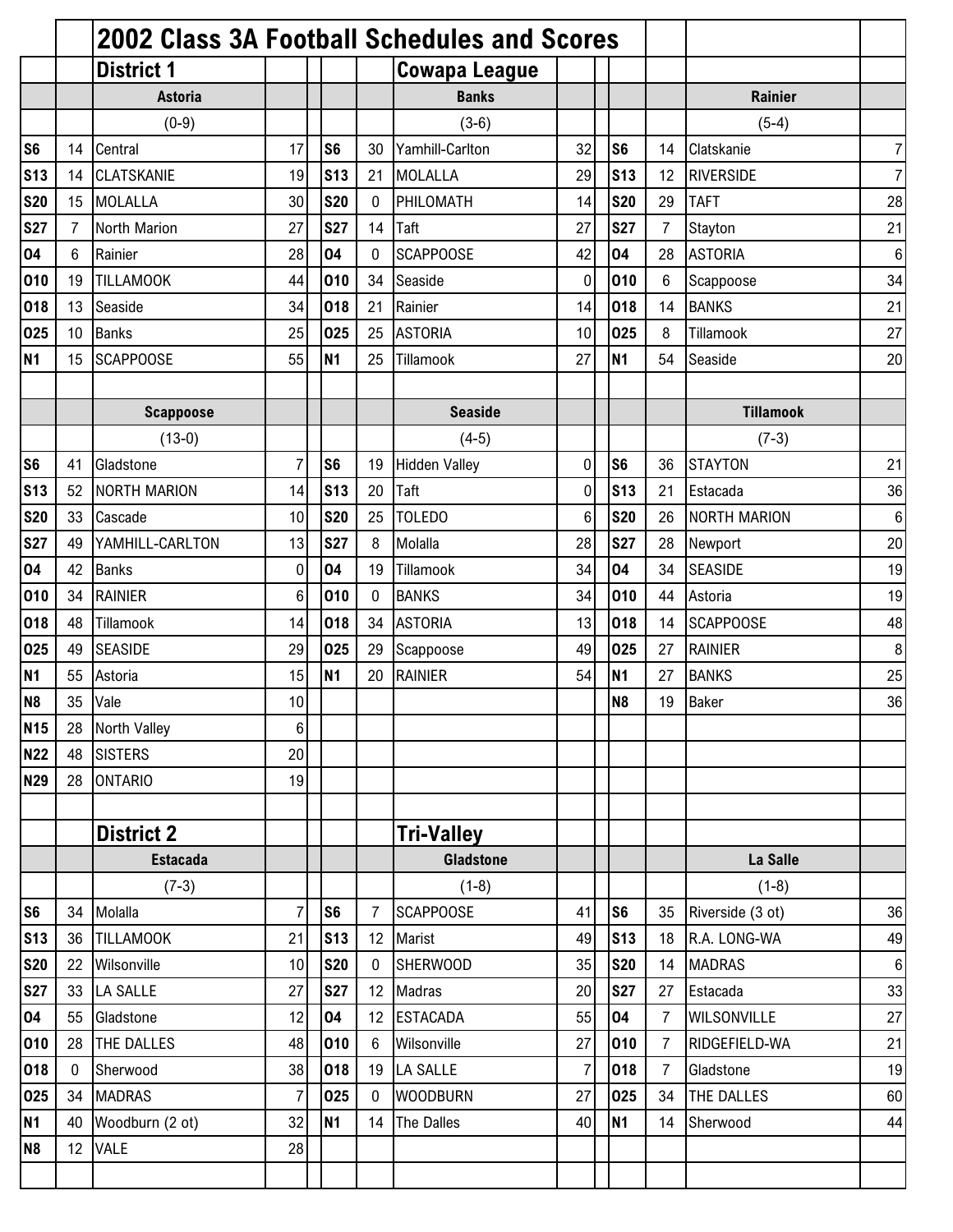|                |                | <b>Madras</b>           |                |  |                            |  |                |                  | Sherwood            |                  |
|----------------|----------------|-------------------------|----------------|--|----------------------------|--|----------------|------------------|---------------------|------------------|
|                |                | $(2-7)$                 |                |  |                            |  |                |                  | $(9-2)$             |                  |
| A30            | 32             | RIVERSIDE (0t)          | 33             |  |                            |  | S <sub>6</sub> | 13               | Sweet Home          | $\boldsymbol{7}$ |
| S <sub>6</sub> |                | 10 LA PINE              | $\overline{c}$ |  |                            |  | <b>S13</b>     | 41               | YAMHILL-CARLTON     | $\overline{7}$   |
| <b>S13</b>     |                | 14 Sisters              | 47             |  |                            |  | <b>S20</b>     | 35               | Gladstone           | $\boldsymbol{0}$ |
| <b>S20</b>     | 6              | La Salle                | 14             |  |                            |  | <b>S27</b>     | 29               | <b>THE DALLES</b>   | 31               |
| <b>S27</b>     | 20             | <b>GLADSTONE</b>        | 12             |  |                            |  | 04             | 56               | McLoughlin          | 14               |
| 04             | $\mathbf 0$    | The Dalles              | 39             |  |                            |  | 010            | 44               | Madras              | $\pmb{0}$        |
| 010            | $\mathbf 0$    | <b>SHERWOOD</b>         | 44             |  |                            |  | 018            | 38               | <b>ESTACADA</b>     | $\boldsymbol{0}$ |
| 018            |                |                         |                |  |                            |  | 025            | 28               | Wilsonville         | 22               |
| 025            | $\overline{7}$ | Estacada                | 34             |  |                            |  | <b>N1</b>      | 44               | <b>LA SALLE</b>     | 14               |
| <b>N1</b>      | $\mathbf{0}$   | WILSONVILLE             | 35             |  |                            |  | N <sub>8</sub> | 10               | Stayton             | $\overline{7}$   |
|                |                |                         |                |  |                            |  | <b>N15</b>     | 28               | <b>ONTARIO</b>      | 31               |
|                |                |                         |                |  |                            |  |                |                  |                     |                  |
|                |                |                         |                |  |                            |  |                |                  |                     |                  |
|                |                | <b>The Dalles</b>       |                |  |                            |  |                |                  | Wilsonville         |                  |
|                |                | $(6-4)$                 |                |  |                            |  |                |                  | $(3-6)$             |                  |
| A30            |                | 22 Vale (ot)            | 28             |  |                            |  | A30            | $6\phantom{1}$   | Woodburn            | 29               |
| S <sub>6</sub> |                | 36 HOOD RIVER VALLEY    | 69             |  |                            |  | S <sub>6</sub> | 14               | Junction City       | 44               |
| <b>S13</b>     |                | 26 CAMAS-WA             | 39             |  |                            |  | <b>S13</b>     | 12               | <b>SWEET HOME</b>   | $19$             |
| <b>S20</b>     |                |                         |                |  |                            |  | <b>S20</b>     | 10 <sup>°</sup>  | <b>ESTACADA</b>     | $22\,$           |
| <b>S27</b>     | 31             | Sherwood                | 29             |  |                            |  | <b>S27</b>     |                  |                     |                  |
| 04             | 39             | <b>MADRAS</b>           | $\mathbf 0$    |  |                            |  | 04             | 27               | La Salle            | $\boldsymbol{7}$ |
| 010            | 48             | Estacada                | 28             |  |                            |  | 010            | 27               | <b>GLADSTONE</b>    | $\,6\,$          |
| 018            | 27             | <b>WILSONVILLE</b>      | 20             |  |                            |  | 018            | 20               | The Dalles          | 27               |
| 025            |                | 60 La Salle             | 34             |  |                            |  | 025            |                  | 22 SHERWOOD         | ${\bf 28}$       |
| <b>N1</b>      |                | 40 GLADSTONE            | 14             |  |                            |  | <b>N1</b>      |                  | 35 Madras           | $\overline{0}$   |
| N <sub>8</sub> | 28             | <b>Sisters</b>          | 32             |  |                            |  |                |                  |                     |                  |
|                |                |                         |                |  |                            |  |                |                  |                     |                  |
|                |                |                         |                |  | <b>District 3 Far West</b> |  |                |                  |                     |                  |
|                |                | <b>Brookings-Harbor</b> |                |  |                            |  |                |                  | Coquille            |                  |
|                |                | $(4-5)$                 |                |  |                            |  |                |                  | $(3-6)$             |                  |
| S <sub>6</sub> | 30             | <b>COTTAGE GROVE</b>    | 38             |  |                            |  | S <sub>6</sub> | $\,6$            | <b>Myrtle Point</b> | $28\,$           |
| <b>S13</b>     | 14             | Arcata-CA               | 38             |  |                            |  | <b>S13</b>     | 20               | <b>REEDSPORT</b>    | 41               |
| <b>S20</b>     | 22             | Douglas                 | 34             |  |                            |  | <b>S20</b>     | 12               | <b>GLIDE</b>        | $\boldsymbol{0}$ |
| <b>S27</b>     | $6\phantom{1}$ | COQUILLE                | 27             |  |                            |  | <b>S27</b>     | 27               | Brookings-Harbor    | $\,6\,$          |
| 04             | 34             | South Umpqua            | 28             |  |                            |  | 04             | 15               | SUTHERLIN           | 9                |
| 010            | 14             | NORTH BEND              | 44             |  |                            |  | 010            | 0                | Douglas             | $\overline{7}$   |
| 018            | 36             | <b>GLIDE</b>            | 8              |  |                            |  | 018            | 14               | Bandon              | 30               |
| 025            | 28             | <b>HIDDEN VALLEY</b>    | 19             |  |                            |  | 025            | 6                | <b>SOUTH UMPQUA</b> | 50               |
| <b>N1</b>      | 47             | Sutherlin               | $\overline{7}$ |  |                            |  | N1             | $\boldsymbol{0}$ | North Bend          | 28               |
|                |                |                         |                |  |                            |  |                |                  |                     |                  |
|                |                |                         |                |  |                            |  |                |                  |                     |                  |
|                |                |                         |                |  |                            |  |                |                  |                     |                  |
|                |                |                         |                |  |                            |  |                |                  |                     |                  |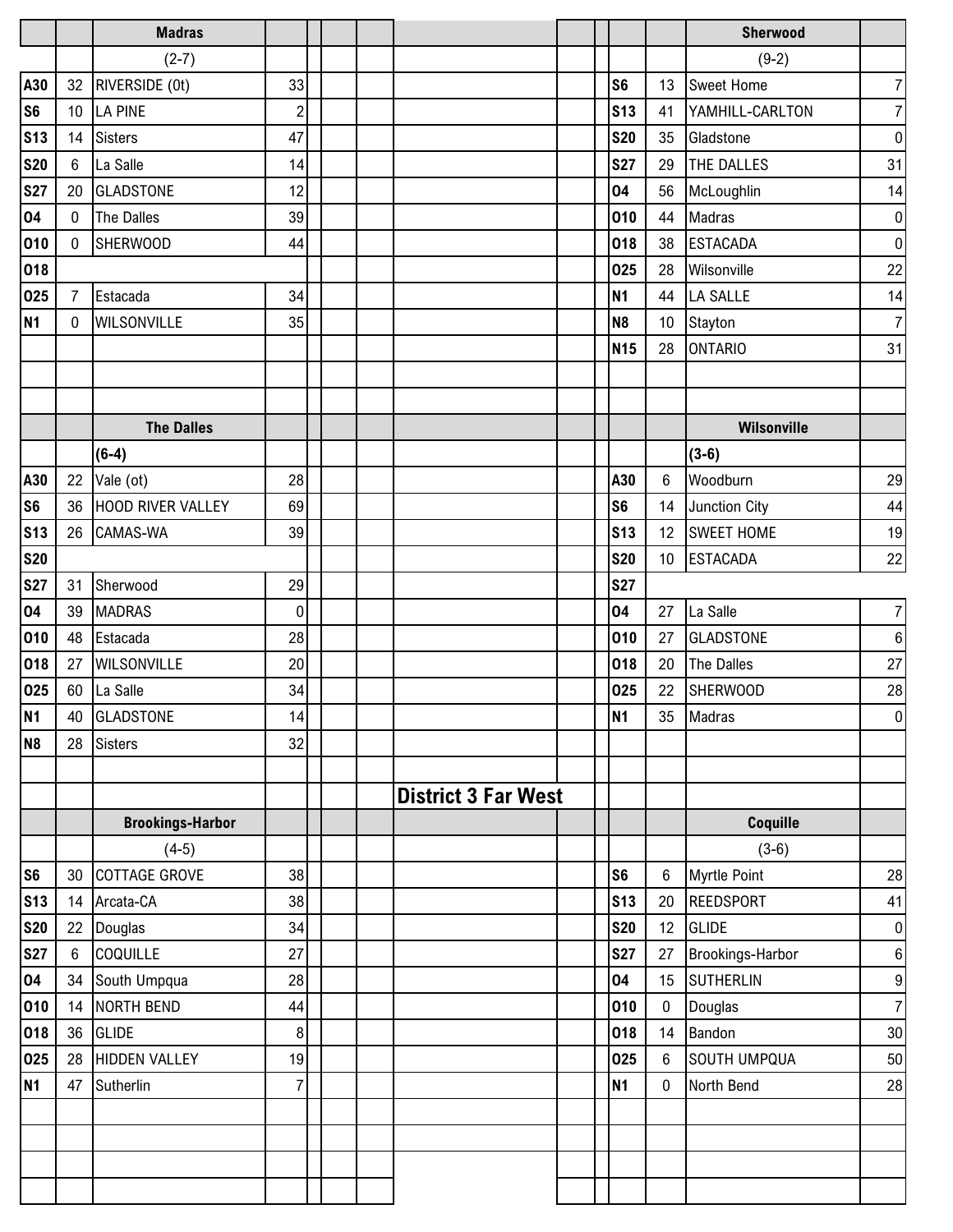|                 |                | <b>Douglas</b>          |                |                |                | Glide                    |                  |                |                | <b>North Bend</b>       |                |
|-----------------|----------------|-------------------------|----------------|----------------|----------------|--------------------------|------------------|----------------|----------------|-------------------------|----------------|
|                 |                | $(4-6)$                 |                |                |                | $(1-8)$                  |                  |                |                | $(7-3)$                 |                |
| A30             | 0              | <b>MYRTLE POINT</b>     | 26             | S <sub>6</sub> | 14             | ILLINOIS VALLEY          | 13               | S <sub>6</sub> | 16             | Elmira                  | 29             |
| S <sub>6</sub>  | 14             | Bandon                  | 20             | <b>S13</b>     | 13             | Bandon                   | 26               | <b>S13</b>     | $\overline{7}$ | Marshfield              | 40             |
| <b>S13</b>      | 7              | <b>NORTH VALLEY</b>     | 30             | <b>S20</b>     | $\mathbf 0$    | Coquille                 | 12               | <b>S20</b>     | 14             | <b>SOUTH UMPQUA</b>     | 12             |
| <b>S20</b>      |                | 34 BROOKINGS-HARBOR     | 22             | <b>S27</b>     | 12             | South Umpqua             | 54               | <b>S27</b>     | 15             | <b>WOODBURN</b>         | 13             |
| <b>S27</b>      | 42             | Sutherlin               | 21             | 04             | 12             | <b>NORTH BEND</b>        | 47               | 04             | 47             | Glide                   | 12             |
| 04              |                |                         |                | 010            | 0              | Reedsport                | 39               | 010            | 44             | Brookings-Harbor        | 14             |
| 010             | $\overline{7}$ | <b>COQUILLE</b>         | 0              | 018            | 8              | Brookings-Harbor         | 36               | 018            | 44             | <b>SUTHERLIN</b>        | 13             |
| 018             | 0              | South Umpqua            | 17             | 025            | 18             | <b>SUTHERLIN</b>         | 27               | 025            | 49             | Douglas                 | 20             |
| 025             | 20             | <b>NORTH BEND</b>       | 49             | <b>N1</b>      | 6              | <b>DOUGLAS</b>           | 20               | <b>N1</b>      | 28             | COQUILLE                | $\pmb{0}$      |
| <b>N1</b>       | 20             | Glide                   | 6              | N <sub>8</sub> |                |                          |                  | N <sub>8</sub> | 21             | Central                 | 24             |
| N <sub>8</sub>  | 6              | <b>JUNCTION CITY</b>    | 46             |                |                |                          |                  |                |                |                         |                |
|                 |                |                         |                |                |                |                          |                  |                |                |                         |                |
|                 |                | <b>South Umpqua</b>     |                |                |                |                          |                  |                |                | <b>Sutherlin</b>        |                |
|                 |                | $(7-4)$                 |                |                |                |                          |                  |                |                | $(2-7)$                 |                |
| A30             | 28             | <b>ROGUE RIVER</b>      | 6              |                |                |                          |                  | S <sub>6</sub> | 0              | PHOENIX                 | 26             |
| S <sub>6</sub>  | 28             | North Valley            | 34             |                |                |                          |                  | <b>S13</b>     | 16             | <b>Cottage Grove</b>    | 25             |
| S <sub>13</sub> | 29             | PHOENIX                 | 14             |                |                |                          |                  | <b>S20</b>     | 14             | Riddle                  | $\overline{7}$ |
| <b>S20</b>      | 12             | North Bend              | 14             |                |                |                          |                  | <b>S27</b>     | 21             | <b>DOUGLAS</b>          | 42             |
| <b>S27</b>      | 54             | <b>GLIDE</b>            | 12             |                |                |                          |                  | 04             | 9              | Coquille                | 15             |
| 04              | 28             | <b>BROOKINGS-HARBOR</b> | 34             |                |                |                          |                  | 010            | 23             | <b>SOUTH UMPQUA</b>     | 50             |
| 010             | 50             | Sutherlin               | 23             |                |                |                          |                  | 018            | 13             | North Bend              | 44             |
| 018             | 17             | <b>DOUGLAS</b>          | 0              |                |                |                          |                  | 025            | 27             | Glide                   | 18             |
| 025             |                | 50 Coquille             | 6              |                |                |                          |                  | <b>N1</b>      | $\overline{7}$ | <b>BROOKINGS-HARBOR</b> | 47             |
| <b>N1</b>       |                |                         |                |                |                |                          |                  |                |                |                         |                |
| N <sub>8</sub>  |                | 28 Yamhill-Carlton      | 7 <sup>1</sup> |                |                |                          |                  |                |                |                         |                |
| <b>N15</b>      |                | 14 MARIST               | 36             |                |                |                          |                  |                |                |                         |                |
|                 |                |                         |                |                |                |                          |                  |                |                |                         |                |
|                 |                |                         |                |                |                | <b>District 4 Val-Co</b> |                  |                |                |                         |                |
|                 |                | <b>Central</b>          |                |                |                | <b>Newport</b>           |                  |                |                | Philomath               |                |
|                 |                | $(6-6)$                 |                |                |                | $(5-5)$                  |                  |                |                | $(1-8)$                 |                |
| S <sub>6</sub>  | 17             | <b>ASTORIA</b>          | 14             | S <sub>6</sub> | $\mathbf 0$    | <b>MARIST</b>            | 21               | S <sub>6</sub> | 12             | <b>Pleasant Hill</b>    | 53             |
| <b>S13</b>      |                | 14 CASCADE              | 20             | <b>S13</b>     | $\overline{7}$ | Siuslaw                  | 27               | <b>S13</b>     | 6              | <b>JUNCTION CITY</b>    | 49             |
| <b>S20</b>      | 17             | <b>Sisters</b>          | 47             | <b>S20</b>     | 12             | <b>Sweet Home</b>        | 37               | <b>S20</b>     | 14             | <b>Banks</b>            | $\overline{0}$ |
| <b>S27</b>      | 18             | <b>Sweet Home</b>       | 49             | <b>S27</b>     | 20             | <b>TILLAMOOK</b>         | 26               | <b>S27</b>     | 8              | <b>SISTERS</b>          | 35             |
| 04              | 39             | <b>TAFT</b>             | 44             | 04             | 36             | Yamhill-Carlton          | 16               | 04             | 0              | <b>TOLEDO</b>           | 13             |
| 010             | 24             | Newport                 | 34             | 010            | 34             | <b>CENTRAL</b>           | 24               | 010            | 6              | YAMHILL-CARLTON         | 35             |
| 018             |                | 34 YAMHILL-CARLTON      | 7              | 018            | 41             | Toledo                   | $\boldsymbol{8}$ | 018            | 0              | Taft                    | 34             |
| 025             | 40             | PHILOMATH               | 27             | 025            | 28             | TAFT (ot)                | 27               | 025            | 27             | Central                 | 40             |
| <b>N1</b>       | 35             | Toledo                  | 12             | <b>N1</b>      | 42             | Philomath                | 19               | <b>N1</b>      | 19             | <b>NEWPORT</b>          | 42             |
| N <sub>8</sub>  | 35             | Rogue River             | 27             | N <sub>8</sub> | 10             | North Valley             | 13               |                |                |                         |                |
| <b>N15</b>      | 24             | NORTH BEND              | 21             |                |                |                          |                  |                |                |                         |                |
| <b>N22</b>      | 18             | <b>BAKER</b>            | 48             |                |                |                          |                  |                |                |                         |                |
|                 |                |                         |                |                |                |                          |                  |                |                |                         |                |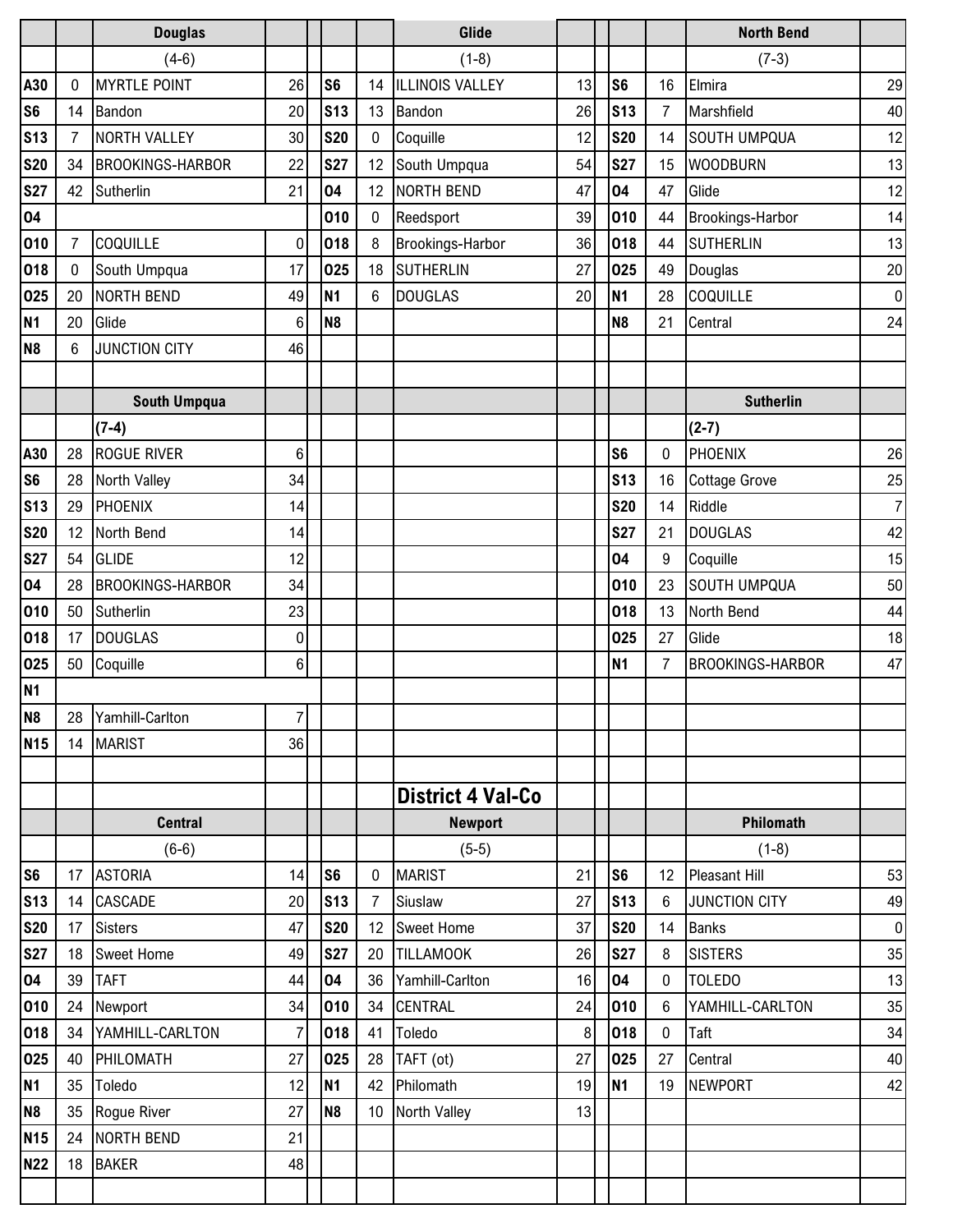|                 |                 | <b>Taft</b>             |                  |                |                 | <b>Toledo</b>            |    |                |                  | <b>Yamhill-Carlton</b> |                 |
|-----------------|-----------------|-------------------------|------------------|----------------|-----------------|--------------------------|----|----------------|------------------|------------------------|-----------------|
|                 |                 | $(2-7)$                 |                  |                |                 | $(3-6)$                  |    |                |                  | $(4-6)$                |                 |
| S <sub>6</sub>  | 13              | North Marion            | 14               | S <sub>6</sub> | 18              | Creswell                 | 9  | S <sub>6</sub> | 32               | <b>BANKS</b>           | 30              |
| <b>S13</b>      | $\overline{7}$  | <b>SEASIDE</b>          | 20               | <b>S13</b>     | 13              | Scio                     | 46 | <b>S13</b>     | $\overline{7}$   | Sherwood               | 41              |
| <b>S20</b>      | 28              | Rainier                 | 29               | <b>S20</b>     | $\overline{7}$  | Seaside                  | 25 | <b>S20</b>     | $\overline{7}$   | <b>STAYTON</b>         | 42              |
| <b>S27</b>      | 14              | <b>BANKS</b>            | 27               | <b>S27</b>     | $\mathbf 0$     | <b>CASCADE</b>           | 38 | <b>S27</b>     | 13               | Scappoose              | 49              |
| 04              | 44              | Central                 | 39               | 04             | 13              | Philomath                | 0  | 04             | 16               | <b>NEWPORT</b>         | 36              |
| 010             | 13              | <b>TOLEDO</b>           | 14               | 010            | 14              | Taft                     | 13 | 010            | 35               | Philomath              | 6               |
| 018             | 34              | PHILOMATH               | $\boldsymbol{0}$ | 018            | 8               | <b>NEWPORT</b>           | 41 | 018            | $\overline{7}$   | Central                | 34              |
| 025             | 27              | Newport (ot)            | 28               | 025            | 20              | Yamhill-Carlton          | 49 | 025            | 49               | <b>TOLEDO</b>          | 20              |
| <b>N1</b>       | 21              | YAMHILL-CARLTON         | 24               | <b>N1</b>      | 12              | <b>CENTRAL</b>           | 35 | N1             | 24               | Taft                   | 21              |
|                 |                 |                         |                  |                |                 |                          |    | N <sub>8</sub> | $\overline{7}$   | <b>SOUTH UMPQUA</b>    | 28              |
|                 |                 |                         |                  |                |                 |                          |    |                |                  |                        |                 |
|                 |                 |                         |                  |                |                 |                          |    |                |                  |                        |                 |
|                 |                 |                         |                  |                |                 | <b>District 5 Sky-Em</b> |    |                |                  |                        |                 |
|                 |                 | <b>Cottage Grove</b>    |                  |                |                 | <b>Creswell</b>          |    |                |                  | <b>Elmira</b>          |                 |
|                 |                 | $(4-5)$                 |                  |                |                 | $(1-8)$                  |    |                |                  | $(5-4)$                |                 |
| S <sub>6</sub>  | 38              | <b>Brookings-Harbor</b> | 30               | S <sub>6</sub> | 9               | <b>TOLEDO</b>            | 18 | S <sub>6</sub> | 29               | <b>NORTH BEND</b>      | 16              |
| <b>S13</b>      | 25              | <b>SUTHLERIN</b>        | 16               | <b>S13</b>     | 14              | <b>HIDDEN VALLEY</b>     | 13 | <b>S13</b>     | $\boldsymbol{0}$ | Stayton                | 28              |
| <b>S20</b>      | 8               | <b>ELMIRA</b>           | 34               | <b>S20</b>     | 10 <sup>°</sup> | <b>Junction City</b>     | 59 | <b>S20</b>     | 34               | <b>Cottage Grove</b>   | 8               |
| <b>S27</b>      | 19              | <b>Pleasant Hill</b>    | 28               | <b>S27</b>     | 6               | <b>LA PINE</b>           | 43 | <b>S27</b>     | $\overline{7}$   | Marist                 | 20              |
| 04              | 48              | <b>LA PINE</b>          | 0                | 04             | $\mathbf 0$     | PLEASANT HILL            | 49 | 04             | 27               | SIUSLAW                | 14              |
| 010             | $\overline{7}$  | Siuslaw                 | 21               | 010            | $\overline{7}$  | Marist                   | 49 | 010            | 6                | PLEASANT HILL          | 14              |
| 018             | 39              | Creswell                | 0                | 018            | $\mathbf 0$     | <b>COTTAGE GROVE</b>     | 39 | 018            | 3                | Junction City          | 14              |
| 025             | 10 <sup>°</sup> | <b>MARIST</b>           | 33               | 025            | $\mathbf 0$     | SIUSLAW                  | 41 | 025            | 48               | La Pine                | 0               |
| <b>N1</b>       | 10 <sup>1</sup> | Junction City           | 27               | <b>N1</b>      | 0               | Elmira                   | 42 | N1             | 42               | <b>CRESWELL</b>        | 0               |
|                 |                 |                         |                  |                |                 |                          |    |                |                  |                        |                 |
|                 |                 |                         |                  |                |                 |                          |    |                |                  |                        |                 |
|                 |                 | <b>Junction City</b>    |                  |                |                 |                          |    |                |                  | La Pine                |                 |
|                 |                 | $(9-2)$                 |                  |                |                 |                          |    |                |                  | $(1-8)$                |                 |
| S <sub>6</sub>  | 44              | <b>WILSONVILLE</b>      | 14               |                |                 |                          |    | S <sub>6</sub> | $\overline{2}$   | Madras                 | 10 <sup>1</sup> |
| <b>S13</b>      | 49              | Philomath               | $\,6\,$          |                |                 |                          |    | <b>S13</b>     | 16               | LAKEVIEW               | 32              |
| <b>S20</b>      | 59              | <b>CRESWELL</b>         | 10               |                |                 |                          |    | <b>S20</b>     | 0                | <b>MARIST</b>          | 58              |
| <b>S27</b>      |                 | 34 Siuslaw              | $\,6$            |                |                 |                          |    | <b>S27</b>     | 43               | Creswell               | 6               |
| 04              | 25              | <b>MARIST</b>           | 37               |                |                 |                          |    | 04             | $\boldsymbol{0}$ | <b>Cottage Grove</b>   | 48              |
| 010             | 68              | La Pine                 | 8                |                |                 |                          |    | 010            | 8                | JUNCTION CITY          | 68              |
| 018             |                 | 14 ELMIRA               | $\sqrt{3}$       |                |                 |                          |    | 018            | 12               | <b>Pleasant Hill</b>   | 57              |
| 025             |                 | 34 Pleasant Hill        | 28               |                |                 |                          |    | 025            | 0                | <b>ELMIRA</b>          | 48              |
| N <sub>1</sub>  | 27              | COTTAGE GROVE           | 10               |                |                 |                          |    | N1             | $\boldsymbol{0}$ | SIUSLAW                | 47              |
| N <sub>8</sub>  | 46              | Douglas                 | 6                |                |                 |                          |    |                |                  |                        |                 |
| N <sub>15</sub> | 13              | <b>MAZAMA</b>           | 43               |                |                 |                          |    |                |                  |                        |                 |
|                 |                 |                         |                  |                |                 |                          |    |                |                  |                        |                 |
|                 |                 |                         |                  |                |                 |                          |    |                |                  |                        |                 |
|                 |                 |                         |                  |                |                 |                          |    |                |                  |                        |                 |
|                 |                 |                         |                  |                |                 |                          |    |                |                  |                        |                 |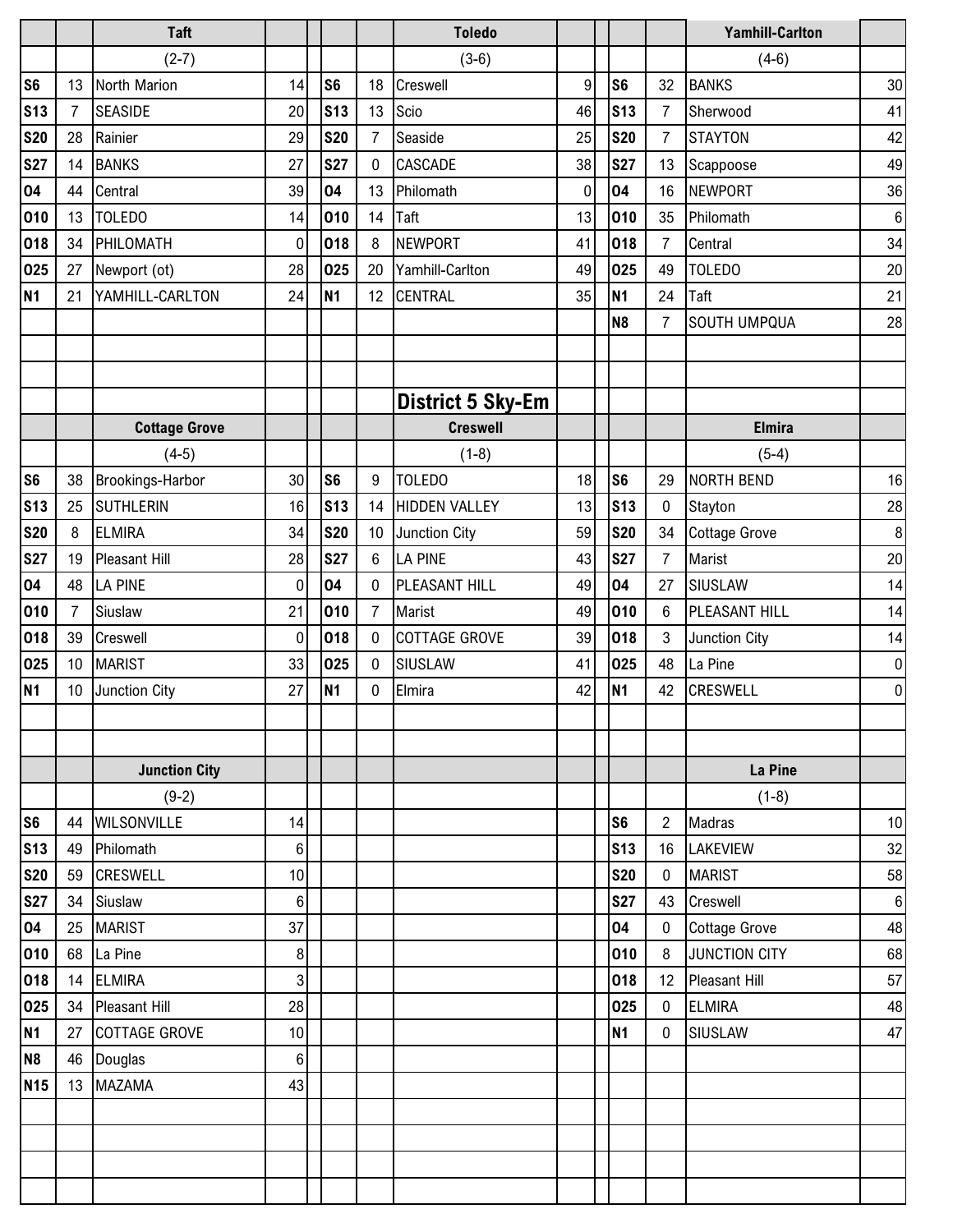|                |                | <b>Marist</b>            |                 |                |                | <b>Pleasant Hill</b>      |              |                |                  | <b>Siuslaw</b>         |                  |
|----------------|----------------|--------------------------|-----------------|----------------|----------------|---------------------------|--------------|----------------|------------------|------------------------|------------------|
|                |                | $(10-1)$                 |                 |                |                | $(7-3)$                   |              |                |                  | $(5-4)$                |                  |
| S <sub>6</sub> | 21             | Newport                  | 0               | S <sub>6</sub> | 53             | PHILOMATH                 | 12           | S <sub>6</sub> | 28               | Reedsport              | 14               |
| <b>S13</b>     | 49             | <b>GLADSTONE</b>         | 12              | <b>S13</b>     | 35             | <b>HENLEY</b>             | 6            | <b>S13</b>     | 27               | Newport                | $\overline{7}$   |
| <b>S20</b>     | 58             | La Pine                  | 0               | <b>S20</b>     | 17             | Siuslaw                   | 7            | <b>S20</b>     | $\overline{7}$   | PLEASANT HILL          | 17               |
| <b>S27</b>     | 20             | <b>ELMIRA</b>            | 7               | <b>S27</b>     | 28             | COTTAGE GROVE             | 19           | <b>S27</b>     | 6                | <b>JUNCTION CITY</b>   | 34               |
| 04             | 37             | Junction City            | 25              | 04             | 49             | Creswell                  | $\mathbf{0}$ | 04             | 14               | Elmira                 | 27               |
| 010            | 49             | <b>CRESWELL</b>          | $\overline{7}$  | 010            | 14             | Elmira                    | 6            | 010            | 21               | <b>COTTAGE GROVE</b>   | $\overline{7}$   |
| 018            | 35             | SIUSLAW                  | $\overline{7}$  | 018            | 57             | <b>LA PINE</b>            | 12           | 018            | $\overline{7}$   | <b>Marist</b>          | 35               |
| 025            | 33             | <b>Cottage Grove</b>     | 10              | 025            | 28             | <b>JUNCTION CITY</b>      | 34           | 025            | 41               | Creswell               | $\boldsymbol{9}$ |
| N <sub>1</sub> | 17             | PLEASANT HILL            | 14              | N <sub>1</sub> | 14             | Marist                    | 17           | <b>N1</b>      | 47               | La Pine                | $\overline{0}$   |
| N <sub>8</sub> | 36             | South Umpqua             | 14              | N <sub>8</sub> | 6              | <b>NORTH VALLEY</b>       | 7            |                |                  |                        |                  |
| <b>N15</b>     | 8              | <b>Sisters</b>           | 35              |                |                |                           |              |                |                  |                        |                  |
|                |                |                          |                 |                |                |                           |              |                |                  |                        |                  |
|                |                |                          |                 |                |                |                           |              |                |                  |                        |                  |
|                |                |                          |                 |                |                | <b>District 6 Skyline</b> |              |                |                  |                        |                  |
|                |                | <b>Henley</b>            |                 |                |                | <b>Hidden Valley</b>      |              |                |                  | <b>Illionis Valley</b> |                  |
|                |                | $(0-9)$                  |                 |                |                | $(1-8)$                   |              |                |                  | $(4-5)$                |                  |
| S <sub>6</sub> | $\overline{7}$ | <b>VALE</b>              | 47              | S <sub>6</sub> | 0              | <b>SEASIDE</b>            | 19           | S <sub>6</sub> | 13               | Glide                  | 14               |
| <b>S13</b>     | 6              | <b>Pleasant Hill</b>     | 35              | <b>S13</b>     | 13             | Creswell                  | 14           | <b>S13</b>     | 44               | <b>GOLD BEACH</b>      | $\boldsymbol{0}$ |
| <b>S20</b>     | 0              | <b>MAZAMA</b>            | 35              | <b>S20</b>     | 6              | ILLINOIS VALLEY           | 28           | <b>S20</b>     | 28               | <b>Hidden Valley</b>   | 6                |
| <b>S27</b>     | 8              | <b>CENTRAL VALLEY-CA</b> | 48              | <b>S27</b>     | 6              | PHOENIX                   | 30           | <b>S27</b>     | 10               | <b>NORTH VALLEY</b>    | 35               |
| 04             | 6              | <b>HIDDEN VALLEY</b>     | 36              | 04             | 36             | Henley                    | 6            | 04             | 12               | Rogue River            | 15               |
| 011            | 6              | <b>Illinois Valley</b>   | 39              | 011            | 14             | <b>ROGUE RIVER</b>        | 17           | 011            | 39               | <b>HENLEY</b>          | 6                |
| 018            | 8              | Rogue River              | 33              | 018            | 20             | North Valley              | 42           | 018            | $\boldsymbol{0}$ | Phoenix                | 12               |
| 025            | 16             | Phoenix                  | 42              | 025            | 19             | Brookings-Harbor          | 28           | 025            | 13               | <b>MAZAMA</b>          | $30\,$           |
| <b>N1</b>      | 0              | NORTH VALLEY             | 32 <sub>l</sub> | N <sub>1</sub> | 6 <sup>1</sup> | Mazama                    | 56           | <b>N1</b>      | 40               | Lakeview               | 8 <sup>1</sup>   |
|                |                |                          |                 |                |                |                           |              |                |                  |                        |                  |
|                |                |                          |                 |                |                |                           |              |                |                  |                        |                  |
|                |                | <b>Lakeview</b>          |                 |                |                |                           |              |                |                  | <b>Mazama</b>          |                  |
|                |                | $(3-6)$                  |                 |                |                |                           |              |                |                  | $(10 - -1)$            |                  |
| S <sub>6</sub> |                | 46 CHILOQUIN             | 0               |                |                |                           |              | S <sub>6</sub> |                  | 14 KLAMATH UNION       | 6 <sup>1</sup>   |
| <b>S13</b>     |                | 32 La Pine               | 16              |                |                |                           |              | <b>S13</b>     | 20               | YREKA-CA               | 6 <sup>1</sup>   |
| <b>S20</b>     |                | 14 Rogue River           | 27              |                |                |                           |              | <b>S20</b>     | 35               | Henley                 | $\overline{0}$   |
| <b>S27</b>     | 6 <sup>1</sup> | <b>GILCHRIST</b>         | $\overline{7}$  |                |                |                           |              | <b>S27</b>     | 35               | <b>ROGUE RIVER</b>     | 14               |
| 04             |                | 14 Lost River            | 24              |                |                |                           |              | 04             | 26               | <b>North Valley</b>    | 12               |
| 011            | 6              | Cascade Christian        | 23              |                |                |                           |              | 011            | 26               | PHOENIX                | 14               |
| 018            |                | 34 RIDDLE (2 ot)         | 33              |                |                |                           |              | 018            | 41               | Del Norte-CA           | 40               |
| 025            |                | 15 Burns                 | 44              |                |                |                           |              | 025            | 30               | <b>Illinois Valley</b> | 13               |
| <b>N1</b>      | 8              | <b>ILLINOIS VALLEY</b>   | 40              |                |                |                           |              | <b>N1</b>      | 56               | <b>HIDDEN VALLEY</b>   | 6 <sup>1</sup>   |
|                |                |                          |                 |                |                |                           |              | N <sub>8</sub> | 43               | Junction City          | 13               |
|                |                |                          |                 |                |                |                           |              | <b>N15</b>     | 25               | Ontario                | 42               |
|                |                |                          |                 |                |                |                           |              |                |                  |                        |                  |
|                |                |                          |                 |                |                |                           |              |                |                  |                        |                  |
|                |                |                          |                 |                |                |                           |              |                |                  |                        |                  |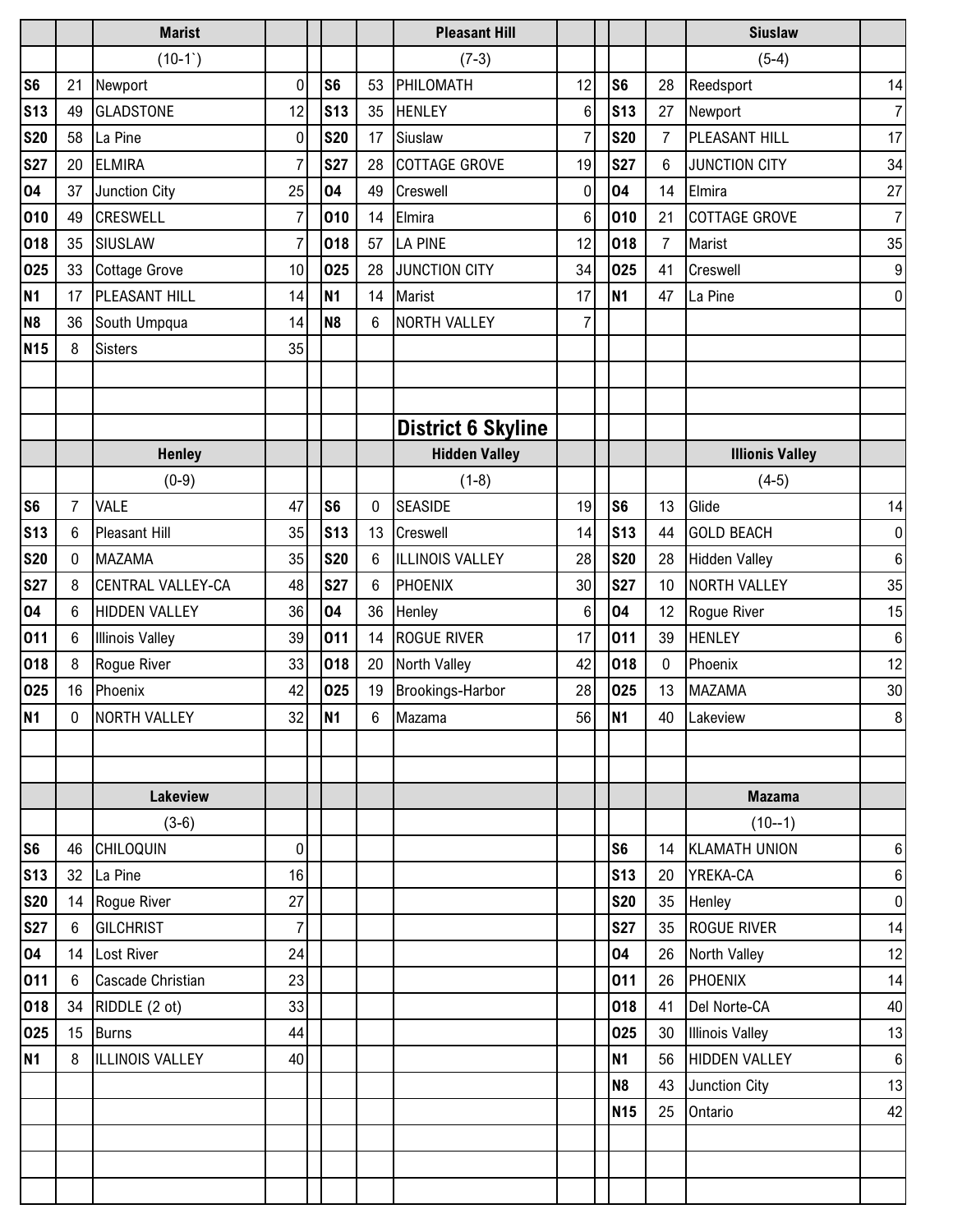|                |                 | <b>North Viley</b>     |                 |                |    | <b>Phoenix</b>                   |                |                |                | <b>Rogue River</b>     |                  |
|----------------|-----------------|------------------------|-----------------|----------------|----|----------------------------------|----------------|----------------|----------------|------------------------|------------------|
|                |                 | $(9-3)$                |                 |                |    | $(5-4)$                          |                |                |                | $(6-4)$                |                  |
| S <sub>6</sub> | 34              | <b>SOUTH UMPQUA</b>    | 28              | S <sub>6</sub> | 26 | Sutherlin                        | $\mathbf 0$    | A30            | $6\phantom{1}$ | South Umpqua           | $28\,$           |
| <b>S13</b>     | 30              | Douglas                | $\overline{7}$  | <b>S13</b>     | 14 | South Umpqua                     | 29             | S <sub>6</sub> | 28             | <b>GLENDALE</b>        | $\overline{0}$   |
| <b>S20</b>     | 35              | Phoenix                | 12              | <b>S20</b>     | 12 | <b>NORTH VALLEY</b>              | 35             | <b>S13</b>     |                |                        |                  |
| <b>S27</b>     | 35              | <b>Illinois Valley</b> | 10              | <b>S27</b>     | 30 | <b>Hidden Valley</b>             | $6\phantom{.}$ | <b>S20</b>     | 27             | LAKEVIEW               | 14               |
| 04             | 12              | <b>MAZAMA</b>          | 26              | 04             | 14 | Yreka-CA                         | $\overline{7}$ | <b>S27</b>     | 14             | Mazama                 | 35               |
| 011            | 10 <sup>°</sup> | Del Norte-CA           | 12              | 011            | 14 | Mazama                           | 26             | 04             | 15             | <b>ILLINOIS VALLEY</b> | 12               |
| 018            | 42              | <b>HIDDEN VALLEY</b>   | 20              | 018            | 12 | ILLINOIS VALLEY                  | $\mathbf 0$    | 011            | 17             | <b>Hidden Valley</b>   | 14               |
| 025            | 49              | <b>ROGUE RIVER</b>     | 21              | 025            | 42 | <b>HENLEY</b>                    | 16             | 018            | 33             | <b>HENLEY</b>          | $\, 8$           |
| N <sub>1</sub> | 32              | Henley                 | $\mathbf 0$     | <b>N1</b>      | 6  | Rogue River                      | 26             | 025            | 21             | North Valley           | 49               |
| N <sub>8</sub> | $\overline{7}$  | <b>Pleasant Hill</b>   | $\,6$           |                |    |                                  |                | N1             | 28             | PHOENIX                | $\,6\,$          |
| <b>N15</b>     |                 | 13 NEWPORT             | 10              |                |    |                                  |                | N 8            | 27             | <b>CENTRAL</b>         | 35               |
| <b>N22</b>     | 6               | Scappoose              | 28              |                |    |                                  |                |                |                |                        |                  |
|                |                 |                        |                 |                |    |                                  |                |                |                |                        |                  |
|                |                 |                        |                 |                |    |                                  |                |                |                |                        |                  |
|                |                 |                        |                 |                |    | <b>District 7 Greater Oregon</b> |                |                |                |                        |                  |
|                |                 | <b>Baker</b>           |                 |                |    |                                  |                |                |                | <b>Burns</b>           |                  |
|                |                 | $(8-5)$                |                 |                |    |                                  |                |                |                | $(5-4)$                |                  |
| A30            | 38              | Summit                 | 14              |                |    |                                  |                | S <sub>6</sub> | 28             | <b>SISTERS</b>         | 35               |
| S <sub>6</sub> | 3               | Parma-ID               | 21              |                |    |                                  |                | <b>S13</b>     | 42             | Modoc-CA               | 13               |
| <b>S13</b>     | 31              | DeSALES-WA             | 33              |                |    |                                  |                | <b>S20</b>     | 14             | <b>BAKER</b>           | $28\,$           |
| <b>S20</b>     | 28              | <b>Burns</b>           | 14              |                |    |                                  |                | <b>S27</b>     | 49             | McLoughlin             | $\boldsymbol{0}$ |
| <b>S27</b>     | 19              | <b>VALE</b>            | 21              |                |    |                                  |                | 04             | 17             | <b>VALE</b>            | 26               |
| 04             | 34              | Ontario                | 56              |                |    |                                  |                | 011            | 23             | Ontario                | 24               |
| 011            | 14              | La Grande              | $\,6$           |                |    |                                  |                | 018            | 40             | LA GRANDE              | 29               |
| 018            |                 |                        |                 |                |    |                                  |                | 025            |                | 44 LAKEVIEW            | 15               |
| 025            | 46              | <b>RIVERSIDE</b>       | 14              |                |    |                                  |                | N1             | 50             | Riverside              | $\pmb{0}$        |
| <b>N1</b>      | 47              | McLOUGHLIN             | 14              |                |    |                                  |                |                |                |                        |                  |
| N <sub>8</sub> | 36              | <b>TILLAMOOK</b>       | 19              |                |    |                                  |                |                |                |                        |                  |
| <b>N15</b>     | 22              | <b>SWEET HOME</b>      | $6\phantom{1}6$ |                |    |                                  |                |                |                |                        |                  |
| <b>N22</b>     | 48              | <b>CENTRAL</b>         | 18              |                |    |                                  |                |                |                |                        |                  |
| <b>N29</b>     | 21              | <b>ONTARIO</b>         | 42              |                |    |                                  |                |                |                |                        |                  |
|                |                 |                        |                 |                |    |                                  |                |                |                |                        |                  |
|                |                 |                        |                 |                |    |                                  |                |                |                |                        |                  |
|                |                 |                        |                 |                |    |                                  |                |                |                |                        |                  |
|                |                 |                        |                 |                |    |                                  |                |                |                |                        |                  |
|                |                 |                        |                 |                |    |                                  |                |                |                |                        |                  |
|                |                 |                        |                 |                |    |                                  |                |                |                |                        |                  |
|                |                 |                        |                 |                |    |                                  |                |                |                |                        |                  |
|                |                 |                        |                 |                |    |                                  |                |                |                |                        |                  |
|                |                 |                        |                 |                |    |                                  |                |                |                |                        |                  |
|                |                 |                        |                 |                |    |                                  |                |                |                |                        |                  |
|                |                 |                        |                 |                |    |                                  |                |                |                |                        |                  |
|                |                 |                        |                 |                |    |                                  |                |                |                |                        |                  |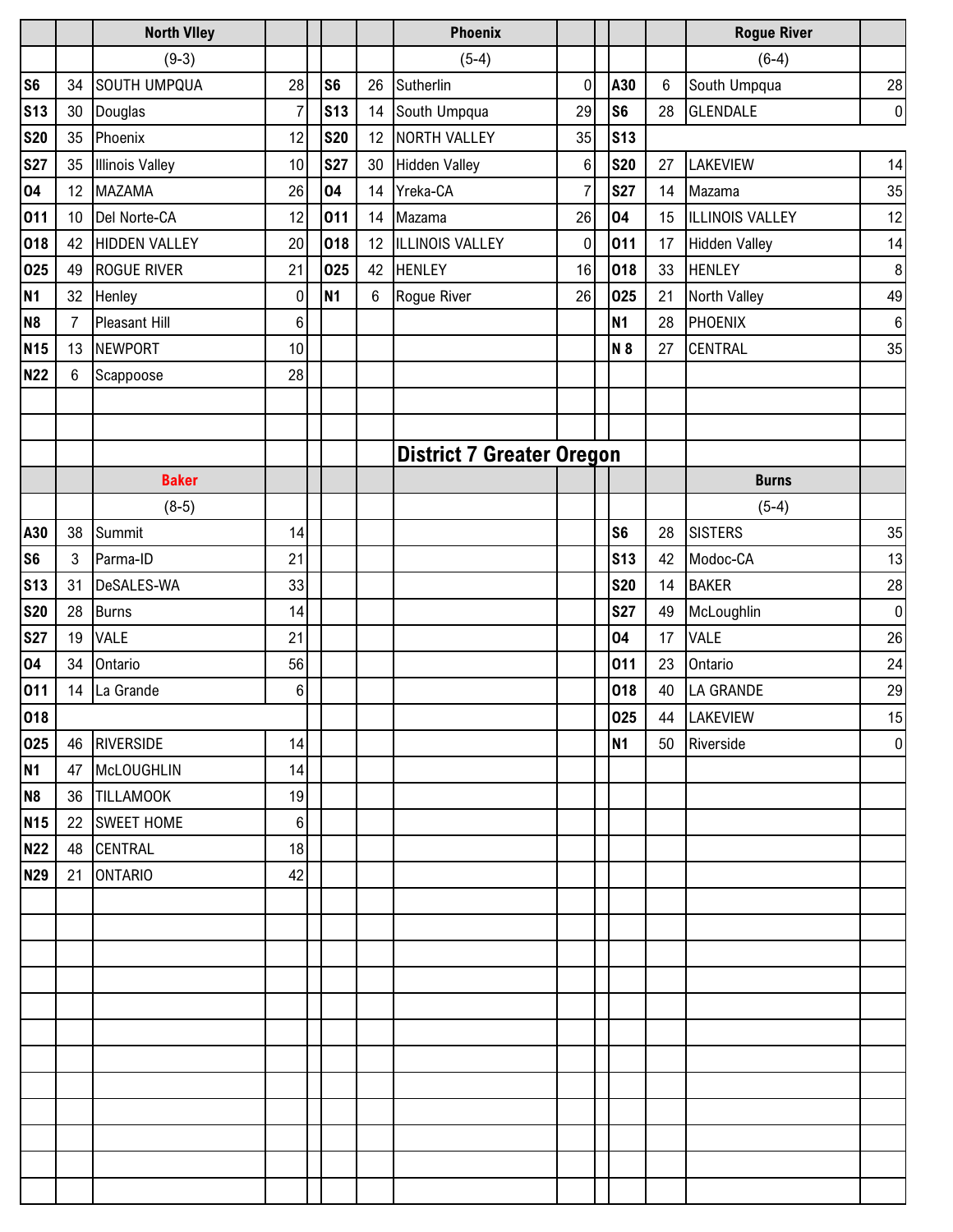|                   |                 | La Grande        |    |                |                  | <b>McLoughlin</b>   |    |                |                 | <b>Ontario</b>      |                  |
|-------------------|-----------------|------------------|----|----------------|------------------|---------------------|----|----------------|-----------------|---------------------|------------------|
|                   |                 | $(3-6)$          |    |                |                  | $(1-8)$             |    |                |                 | $(11-2)$            |                  |
| S <sub>6</sub>    | 10              | <b>HERMISTON</b> | 63 | S <sub>6</sub> | 8                | <b>ENTERPRISE</b>   | 13 | S <sub>6</sub> | 12              | <b>WEISER-ID</b>    | 17 <sub>l</sub>  |
| <b>S13</b>        | 13              | Pendleton        | 32 | <b>S13</b>     | 8                | <b>WAITSBURG-WA</b> | 32 | <b>S13</b>     | 47              | *NYSSA              | $trs)$ 0         |
| <b>S20</b>        | 35              | McLOUGHLIN       | 20 | <b>S20</b>     | 20               | La Grande           | 35 | <b>S20</b>     | 10              | <b>FRUITLAND-ID</b> | 7                |
| <b>S27</b>        |                 | 18 Middleton-ID  | 33 | <b>S27</b>     | $\mathbf 0$      | <b>BURNS</b>        | 49 | <b>S27</b>     | 69              | Riverside           | 26               |
| 04                | 49              | Riverside        | 34 | 04             | 14               | <b>SHERWOOD</b>     | 56 | 04             | 56              | <b>BAKER</b>        | 34               |
| 011               | $6\phantom{.}6$ | <b>BAKER</b>     | 14 | 011            | $\boldsymbol{6}$ | Vale                | 52 | 011            | 24              | <b>BURNS</b>        | 23               |
| 018               | 29              | <b>Burns</b>     | 40 | 018            | 52               | <b>RIVERSIDE</b>    | 49 | 018            | 28              | Vale                | 13               |
| 025               | $\mathbf 0$     | VALE             | 31 | 025            | 20               | <b>ONTARIO</b>      | 68 | 025            | 68              | McLoughlin          | $20\,$           |
| <b>N1</b>         | 18              | Ontario          | 0  | <b>N1</b>      | 14               | <b>Baker</b>        | 47 | <b>N1</b>      | 18              | La Grande           | $\overline{0}$   |
|                   |                 |                  |    |                |                  |                     |    | N <sub>8</sub> | 31              | Sherwood            | $28\,$           |
|                   |                 |                  |    |                |                  |                     |    | <b>N15</b>     | 42              | <b>MAZAMA</b>       | 25               |
|                   |                 |                  |    |                |                  |                     |    | <b>N22</b>     | 42              | Baker               | 21               |
|                   |                 |                  |    |                |                  |                     |    | <b>N29</b>     | 19              | Scappoose           | 28               |
|                   |                 |                  |    |                |                  |                     |    |                |                 | **3 q1trs 45-rule   |                  |
|                   |                 |                  |    |                |                  |                     |    |                |                 |                     |                  |
|                   |                 |                  |    |                |                  |                     |    |                |                 |                     |                  |
|                   |                 | <b>Riverside</b> |    |                |                  |                     |    |                |                 | Vale                |                  |
|                   |                 | $(2-7)$          |    |                |                  |                     |    |                |                 | $(9-2)$             |                  |
| A30               | 33              | Madras (ot)      | 32 |                |                  |                     |    | A30            | 28              | THE DALLES          | 22               |
| S <sub>6</sub>    | 36              | LA SALLE (3 ot)  | 35 |                |                  |                     |    | S <sub>6</sub> | 47              | Henley              | 7                |
| <b>S13</b>        | $\overline{7}$  | Rainier          | 12 |                |                  |                     |    | <b>S13</b>     | $9\,$           | <b>WEISER-ID</b>    | $\overline{0}$   |
| <b>S20</b>        | 8               | Vale             | 42 |                |                  |                     |    | <b>S20</b>     | 42              | RIVERSIDE           | $\boldsymbol{8}$ |
| <b>S27</b>        | 26              | <b>ONTARIO</b>   | 69 |                |                  |                     |    | <b>S27</b>     | 21              | <b>Baker</b>        | 19               |
| 04                | 34              | LA GRANDE        | 49 |                |                  |                     |    | 04             | 26              | <b>Burns</b>        | 17               |
|                   |                 |                  |    |                |                  |                     |    | 011            |                 | 52 McLOUGHLIN       | 6                |
| $\frac{011}{018}$ |                 | 49 McLoughlin    | 52 |                |                  |                     |    | 018            |                 | 13 ONTARIO          | 28               |
| 025               |                 | 14 Baker         | 46 |                |                  |                     |    | 025            |                 | 31 La Grande        | 0                |
| N <sub>1</sub>    | $\mathbf 0$     | <b>BURNS</b>     | 50 |                |                  |                     |    | <b>N1</b>      |                 |                     |                  |
|                   |                 |                  |    |                |                  |                     |    | N <sub>8</sub> | 28              | Estacada            | 12               |
|                   |                 |                  |    |                |                  |                     |    | N 15           | 10 <sup>°</sup> | <b>SCAPPOOSE</b>    | 35               |
|                   |                 |                  |    |                |                  |                     |    |                |                 |                     |                  |
|                   |                 |                  |    |                |                  |                     |    |                |                 |                     |                  |
|                   |                 |                  |    |                |                  |                     |    |                |                 |                     |                  |
|                   |                 |                  |    |                |                  |                     |    |                |                 |                     |                  |
|                   |                 |                  |    |                |                  |                     |    |                |                 |                     |                  |
|                   |                 |                  |    |                |                  |                     |    |                |                 |                     |                  |
|                   |                 |                  |    |                |                  |                     |    |                |                 |                     |                  |
|                   |                 |                  |    |                |                  |                     |    |                |                 |                     |                  |
|                   |                 |                  |    |                |                  |                     |    |                |                 |                     |                  |
|                   |                 |                  |    |                |                  |                     |    |                |                 |                     |                  |
|                   |                 |                  |    |                |                  |                     |    |                |                 |                     |                  |
|                   |                 |                  |    |                |                  |                     |    |                |                 |                     |                  |
|                   |                 |                  |    |                |                  |                     |    |                |                 |                     |                  |